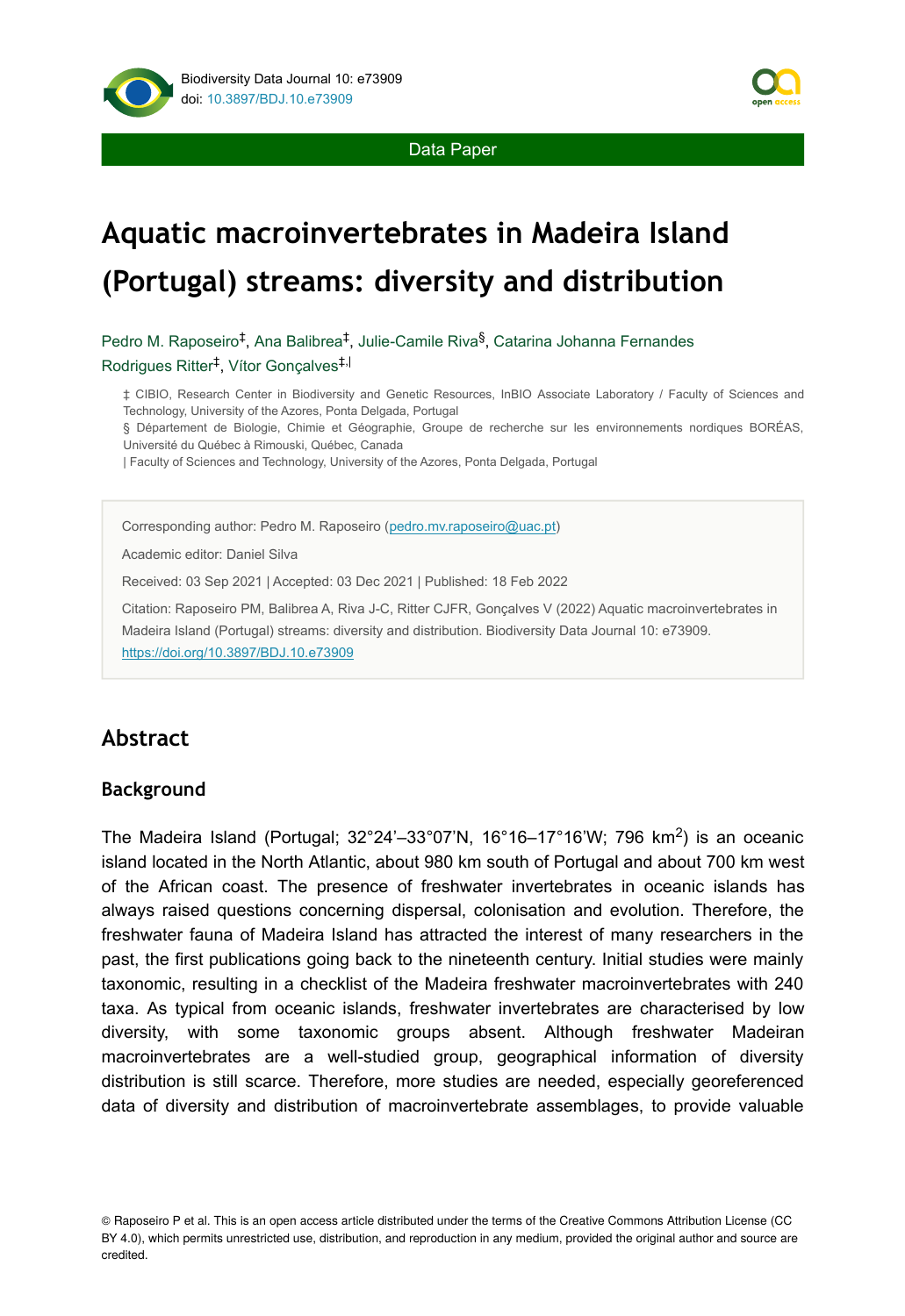information for improving knowledge and the development of typologically appropriate monitoring and conservation programmes and restoration strategies for local stakeholders.

#### **New information**

The results of the present study revealed 713 occurrences in 40 sampling points in Madeira Island streams. The occurrence data showed 70 different aquatic taxa belonging to 21 orders and 53 families. Amongst our occurrence data, 15 endemic taxa (22.1%) from Madeira Archipelago were found. In addition, different families of Collembola and different taxa of Copepoda (Onychiuridae, Poduridae, Isotomidae, Entomobryidae, Sminthuridae) comprised new records for the Madeira streams. Therefore, further taxonomic and ecological studies on freshwater invertebrates from Madeira Island should be done with a particular focus on these lesser-known groups. Thus, our data increase the geographical data distribution of freshwater macroinvertebrates and their diversity in Madeira Island. This database is an update of geographical information of diversity distribution of Madeira freshwater macroinvertebrates known groups. This information is essential for a better understanding of community composition, diversity, occurrence or spatial distribution, which will help explore different research questions on different research areas, such as community ecology and biogeography.

#### **Keywords**

aquatic insects, oceanic islands, freshwater systems, geographical distribution

## **Introduction**

The native stream biodiversity in remote oceanic islands is relatively depleted, compared to mainland counterparts [\(Covich 2006](#page-19-0), [Raposeiro et al. 2012,](#page-22-0) [Pereira et al. 2014,](#page-21-0) [Gonçalves](#page-19-1) [et al. 2015](#page-19-1)). Distance from continental landmasses and the open ocean act as physical barriers limiting species dispersion and colonisation of remote islands ([Bilton et al. 2001,](#page-18-0) [Covich 2006](#page-19-0)). Furthermore, oceanic island freshwaters ecosystems are subject to a complex interaction of multiscale insular biogeographic factors, combined with local conditions on the islands themselves ([Bilton et al. 2001](#page-18-0), [MacArthur and Wilson 2001,](#page-21-1) [Hughes 2005](#page-20-0), [Borges et al. 2008](#page-18-1)) that act as biogeographic filters that shape the composition and structure of their communities [\(Raposeiro et al. 2012](#page-22-0)). This is the case of Madeiran freshwater macroinvertebrates communities that are considered assemblages with low diversity having some taxonomic groups absent (e.g. Plecoptera and Amphipoda) and many families usually contain few genera with few or even single species ([Stauder](#page-22-1) [1991](#page-22-1), [Boieiro et al. 2015](#page-18-2)).

Since the 19<sup>th</sup> century, freshwater macroinvertebrates communities in Madeira Archipelago have been relatively well researched through scientific expeditions, monitoring programmes and studies on freshwater ecosystems (e.g. [Malmqvist 1988,](#page-21-2) [Stauder 1991,](#page-22-1)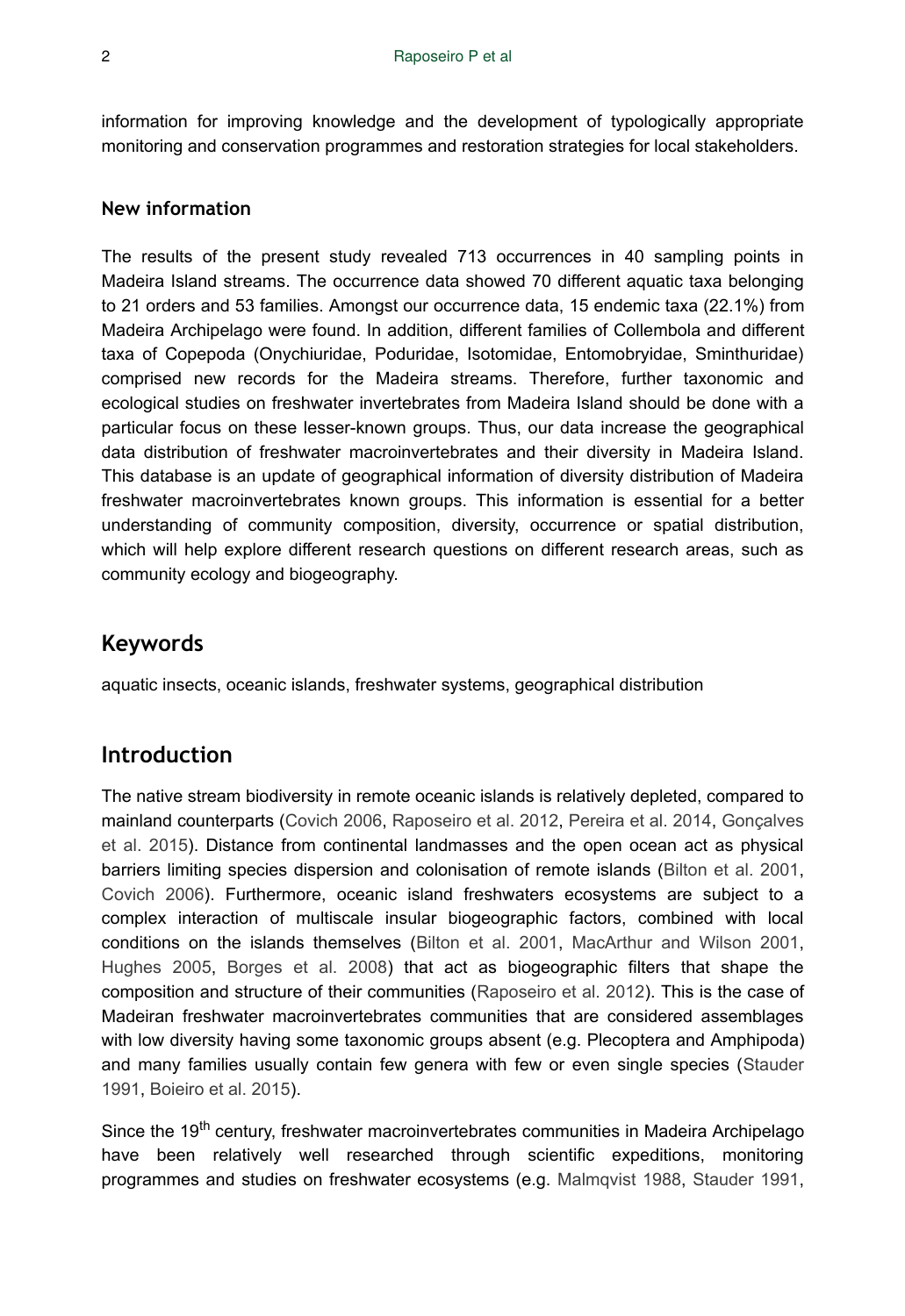[Hughes 1995](#page-20-1), [Hughes and Murray 2000](#page-20-2), [Hughes and Furse 2001](#page-20-3), [Ferreira and Weihrauch](#page-19-2) [2005](#page-19-2)). According to [Hughes et al. \(1998\),](#page-20-4) 240 macroinvertebrate taxa were recorded for Madeira Island. Freshwater macroinvertebrates communities from Madeira Island present a high degree of endemism (25.5%) ([Hughes 2006](#page-20-5), [Martín et al. 2017\)](#page-21-3), particularly within the Trichoptera, Coleoptera and Hydracarina groups ([Stauder 1991,](#page-22-1) [Baez 1993](#page-18-3), [Hughes](#page-20-6) [2003](#page-20-6), [Vidaña 2020](#page-22-2)) when compared to continental counterparts. Moreover, over 80% of the freshwater macroinvertebrates comprises insects, of which 62.5% are Diptera [\(Hughes](#page-20-4) [et al. 1998\)](#page-20-4). Endemic taxa usually occupy many biotopes due to the absence of competitors; however, in Madeira Island, most endemisms occur in low order streams at mid-high altitude (500 m a.s.l), located in indigenous Laurel forested areas ([Hughes 2006](#page-20-5)).

As in most regions of the world, freshwater ecosystems of Madeira Islands suffer from environmental degradation due to the increasing anthropogenic pressure ([Hughes 2005,](#page-20-0) [Borges et al. 2008,](#page-18-1) [Boieiro et al. 2015\)](#page-18-2). Nonetheless, these are particularly vulnerable given the inherently fragile nature of insular ecosystems, coupled with their exceptional conservation value, considering the high number of endemic species and valuable biota occurring in aquatic and associated habitats ([Hughes 2005](#page-20-0), [Hughes and Malmqvist 2005,](#page-20-7) [Vidaña 2020](#page-22-2)). Consequently, macroinvertebrate assemblages are used widely as a structural indicator to evaluate ecosystems ecological quality, being an essential tool to understand environment disturbance in these systems and to assess long term temporal and spatial community changes [\(Metcalfe 1989](#page-21-4), [Metcalfe 1994](#page-21-5), [Resh et al. 1995,](#page-22-3) [Zamora-](#page-22-4)[Muñoz and Alba-Tercedor 1996,](#page-22-4) [Czerniawska-Kusza 2005,](#page-19-3) [Hussain 2012,](#page-20-8) [Zeybek et al.](#page-22-5) [2014](#page-22-5)).

Despite the extensive knowledge of Madeira freshwater macroinvertebrate communities, little is known about species distribution and its georeference in Madeira Island. Therefore, this work aims to provide insight into the freshwater macroinvertebrate's distribution during a field campaign in Madeira Island streams with georeferenced locations since no similar datasets have been previously published for Madeira.

## **Project description**

**Title:** Aquatic macroinvertebrates in Madeira Island (Portugal) streams: diversity and distribution

**Personnel:** Pedro Raposeiro, Ana Balibrea, Julie-Camile Riva, Catarina Ritter, Vitor **Gonçalves** 

**Study area description:** Madeira Island is located in the North Atlantic Ocean, 600 km west of the North Africa coast, between latitudes 32°- 33° N and longitudes 16°- 17° W (Fig. [1](#page-3-0)). The Island, of volcanic origin, extends for 58 km along a WNW to ESE axis and has an area of 742 km<sup>2</sup> and a maximum altitude of 1861 m (Pico Ruivo).

Lying in the subtropical region, Madeira's climate is influenced by winds from NE and the Canary Islands current. As a result, the Island has a temperate climate, characterised by mild temperatures ranging from 15.9°C in winter up to 22.3°C in summer (average annual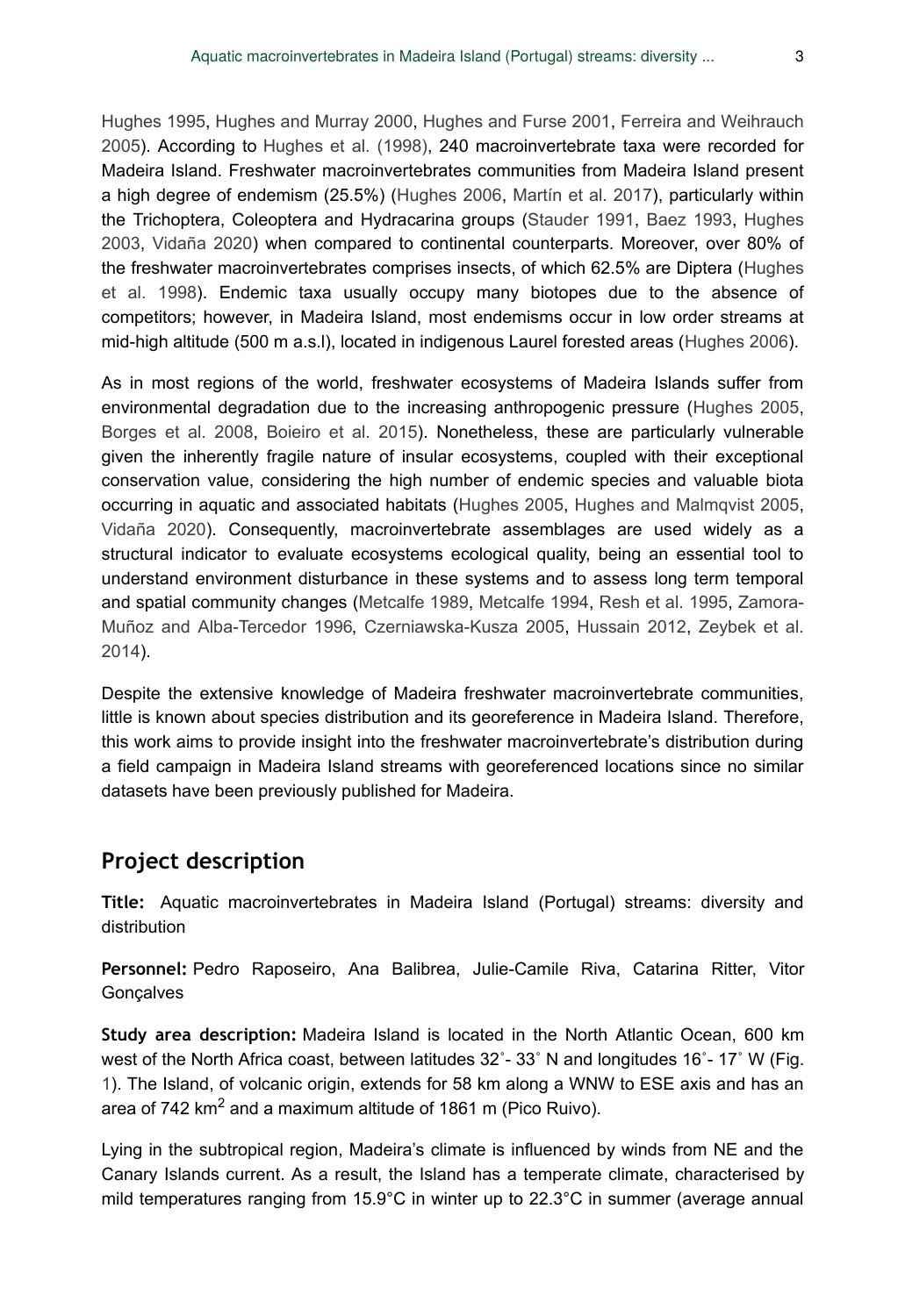temperature of 18.7°C) with relative humidity between 55 and 75% and annual rainfall between 500 and 1,000 mm ([Santos et al. 2004](#page-22-6)).

<span id="page-3-0"></span>

#### Figure 1. doi

Geographical location of the study stream sites. **a** Madeira Archipelago in the Atlantic Ocean highlighted by a red square; **b** Madeira Island in the Madeira Archipelago; **c** Studied stream sites.

Madeira Island presents a dense hydrographic network, comprising approximately 126 catchments and 200 streams ([Marques 1994](#page-21-6)), ranging from 1<sup>st</sup> to 6<sup>th</sup> order. Typical for oceanic islands, streams drop strongly in altitude over very short horizontal distances, often characterised by turbulent, torrential and seasonal flow ([Hughes and Malmqvist 2005,](#page-20-7) [Raposeiro et al. 2013](#page-22-7)). Substrates are predominantly coarse, comprising bedrock, boulders, cobbles and sand. Due to the complex orography of the island, vegetation and land use are distributed along an altitudinal gradient. Madeira's lower altitudes are predominantly occupied by urban and agricultural land uses, while exotic forest plantations are widespread at mid-altitudes. The native forest, Laurissilva, an essential and rare ecosystem and less impacted areas occupy most of the catchments' higher reaches.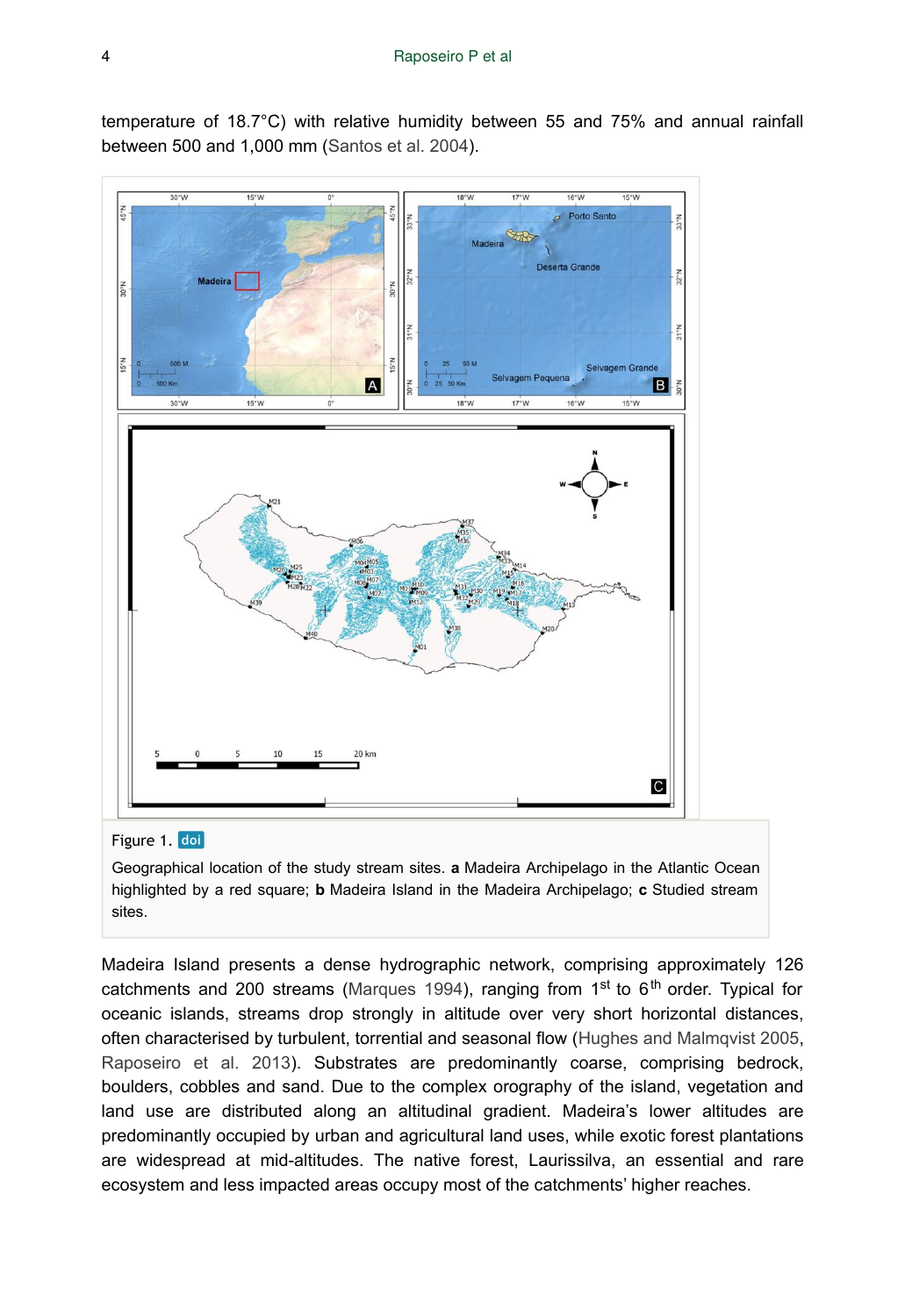**Funding:** This work was funded by FCT– Foundation for Science and Technology (PTDC/ CTA-AMB/28511/2017 and DL57/2016/ ICETA/EEC2018/25).

## **Sampling methods**

**Study extent:** A total of 40 sites (MAD01-MAD40) distributed by 27 permanent streams (Table [1,](#page-4-0) Fig. [1](#page-3-0)) were sampled in the spring of 2015. These sites were selected to cover a wide range of natural variation and human disturbance and ranged from low to high altitudes (Fig. [2\)](#page-6-0).

<span id="page-4-0"></span>Table 1.

Sampling codes, altitude, location and name of the stream of the 40 sampling sites on Madeira Island.

| Code              | Altitude (m a.s.l.) | Latitude | Longitude   | River                     |
|-------------------|---------------------|----------|-------------|---------------------------|
| MAD01             | 85                  | 32.66319 | -16.96062   | Ribeira dos socorridos    |
| MAD <sub>02</sub> | 409                 | 32.73395 | -17.02101   | Rib. Brava                |
| MAD03             | 450                 | 32.76807 | -17.03053   | Rib. da Vargem            |
| MAD04             | 325                 | 32.77415 | $-17.02446$ | Rib. de São Vicente       |
| MAD05             | 311                 | 32.77599 | -17.02434   | Rib. Grande               |
| MAD06             | 60                  | 32.80288 | -17.04490   | Rib. Grande               |
| MAD07             | 903                 | 32.75216 | -17.02436   | Rib. Brava                |
| MAD08             | 833                 | 32.74842 | -17.02574   | Rib. Brava                |
| MAD09             | 826                 | 32.74522 | $-16.95912$ | Rib. dos socorridos       |
| MAD10             | 725                 | 32.74572 | -16.96462   | Rib. da Gomeira           |
| MAD <sub>11</sub> | 780                 | 32.74059 | -16.96515   | Corgo da Ribeira de Aneis |
| MAD <sub>12</sub> | 597                 | 32.72749 | -16.96529   | Rib. do Cidrão            |
| MAD <sub>13</sub> | 10                  | 32.71876 | $-16.76422$ | Rib. do Machico           |
| MAD <sub>14</sub> | 36                  | 32.77081 | -16.82892   | Rib. Juncal               |
| MAD <sub>15</sub> | 187                 | 32.76142 | -16.83762   | Rib. Juncal               |
| MAD <sub>16</sub> | 560                 | 32.74741 | -16.83127   | Rib. do Fail              |
| MAD17             | 624                 | 32.73962 | $-16.83465$ | Rib. do Machico           |
| MAD <sub>18</sub> | 791                 | 32.73101 | $-16.83875$ | Rib. Primeira             |
| MAD19             | 877                 | 32.73715 | $-16.84929$ | Rib. do Machico           |
| MAD <sub>20</sub> | $\overline{7}$      | 32.68695 | $-16.79204$ | Rib. de Santa Cruz        |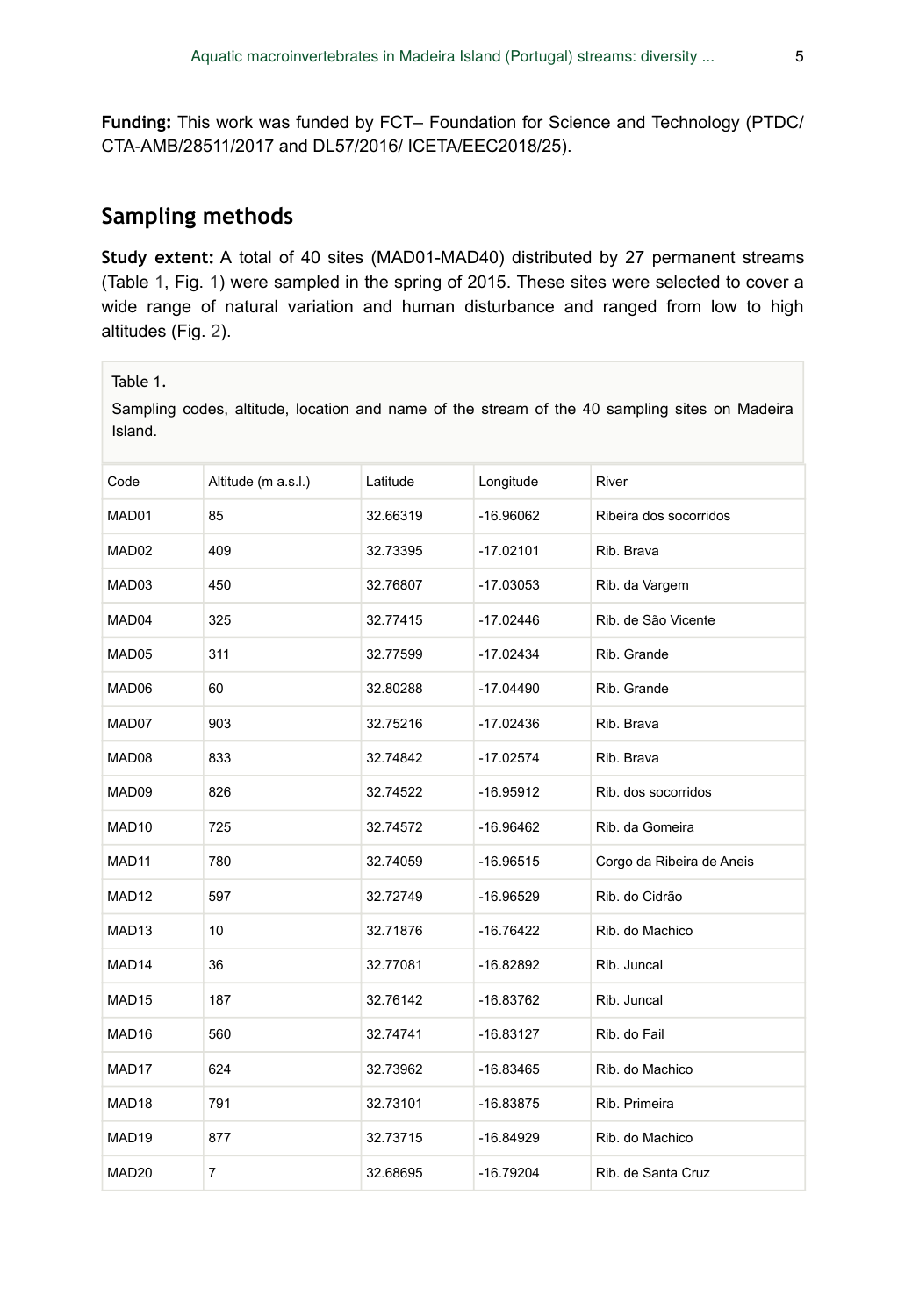| Code              | Altitude (m a.s.l.) | Latitude | Longitude   | River                    |
|-------------------|---------------------|----------|-------------|--------------------------|
| MAD <sub>21</sub> | 81                  | 32.85522 | $-17.15374$ | Rib. da janela           |
| MAD <sub>22</sub> | 1391                | 32.75164 | -17.11205   | Rib. do Alecrim          |
| MAD <sub>23</sub> | 1135                | 32.7603  | $-17.12407$ | Rib. da janela           |
| MAD <sub>24</sub> | 1089                | 32.76077 | $-17.12833$ | Rib. da janela           |
| MAD <sub>25</sub> | 1041                | 32.76834 | $-17.12531$ | Rib. dos Cedros          |
| MAD26             | 899                 | 32.76503 | -17.13236   | Rib. da janela           |
| MAD <sub>27</sub> | 1003                | 32.76191 | -17.12524   | Rib. da janela           |
| MAD <sub>28</sub> | 1271                | 32.7535  | $-17.12897$ | Rib. do Alecrim          |
| MAD29             | 1182                | 32.72254 | $-16.88974$ | Rib. Frio                |
| MAD <sub>30</sub> | 846                 | 32.73768 | $-16.88639$ | Corrego do Arrochete     |
| MAD31             | 637                 | 32.74293 | $-16.9064$  | Rib. da Metade           |
| MAD32             | 686                 | 32.73838 | $-16.90569$ | Rib. das Lajes           |
| MAD33             | 23                  | 32.78725 | $-16.84971$ | Rib. de S. Roque do Faia |
| MAD34             | 42                  | 32.78758 | $-16.85051$ | Rib. Seca                |
| MAD35             | 103                 | 32.81442 | $-16.90435$ | Rib. da São Jorge        |
| MAD36             | 121                 | 32.81342 | $-16.90399$ | Rib. da Fonte do Louro   |
| MAD37             | 21                  | 32.82849 | $-16.89779$ | Rib. de São Jorge        |
| MAD38             | 517                 | 32.67818 | $-16.91823$ | Rib. de Santa Luzia      |
| MAD39             | 25                  | 32.72153 | $-17.17844$ | Rib. da Fonte do Bugio   |
| MAD40             | 22                  | 32.68030 | $-17.10520$ | Rib. da Ponta do Sol     |

**Sampling description:** Benthic macroinvertebrates were collected following the national sampling protocol [\(INAG 2008](#page-20-9)). Benthic samples were composed of six subsamples taken with a kick-net (0.5 mm mesh) from the different existing microhabitats along a 50 m reach, preserved with 96% ethanol and transported to the laboratory. In the laboratory, samples were rinsed through a sieve of 500 μm mesh size and macroinvertebrates were sorted and preserved in 70% ethanol.

**Quality control:** Macroinvertebrates were identified under a stereomicroscope (Zeiss Stemi, Deutschland). Identification was made to the lowest possible taxonomic level using identification keys (e.g. [Tachet et al. 2000,](#page-22-8) [Oscoz et al. 2011](#page-21-7), [Kriska 2013\)](#page-20-10). Nonetheless, to facilitate understanding of results, Poduromorpha, Entomobryomorpha and Symphypleona orders were grouped in the same taxonomic group "Collembola"; Isopoda, Podocopida and Copepoda grouped as "Crustacea"; Pulmonata and Sphaeriida as "Mollusca"; Sarcoptiformes and Trombidiformes as "Acari"; Tricladida as "Platyhelminthes"; and Haplotaxida, Lumbriculida, Enchytraeida and Arhynchobdellida as "Annelida".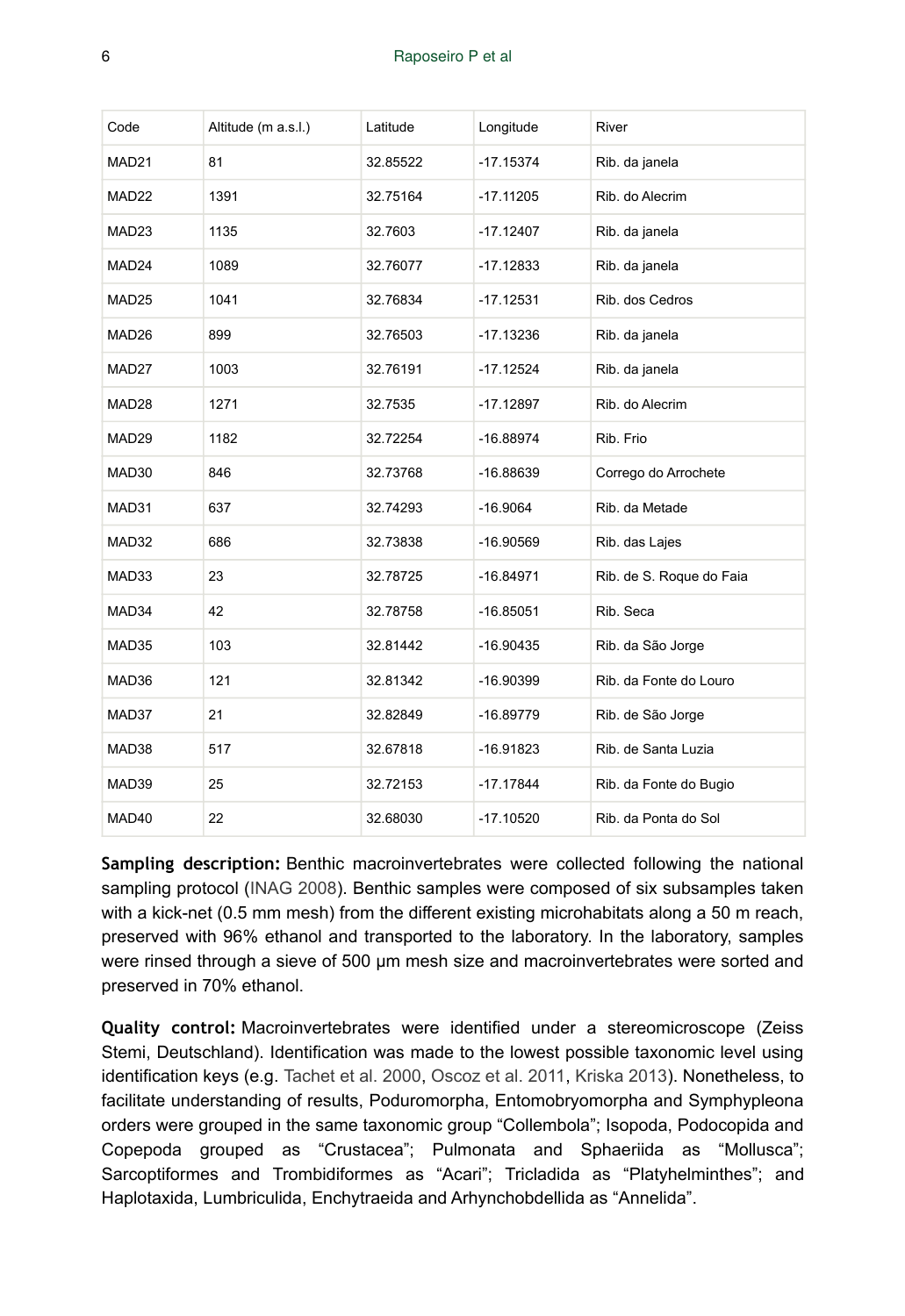**Step description:** The data has been published as a Darwin Core Archive (DwC-A), which is a standardised format for sharing biodiversity data as a set of one or more data tables. The core data table contains 713 occurrences with 70 records ([Raposeiro et al. 2021\)](#page-22-9).

<span id="page-6-0"></span>

Figure 2. doi

Sampling sites representing **A** lower reaches (MAD13, Ribeira do Machico); **B** middle reaches (MAD35, Ribeira de São Jorge) and **C** upper reaches (MAD30, Córrego do Arrochete).

# **Geographic coverage**

**Description:** Madeira Island, Madeira Archipelago, Macaronesia, Portugal.

**Coordinates:** 32.602 and 32.885 Latitude; -17.287 and -16.639 Longitude.

## **Taxonomic coverage**

**Taxa included:**

| Rank    | Scientific Name |
|---------|-----------------|
| kingdom | Animalia        |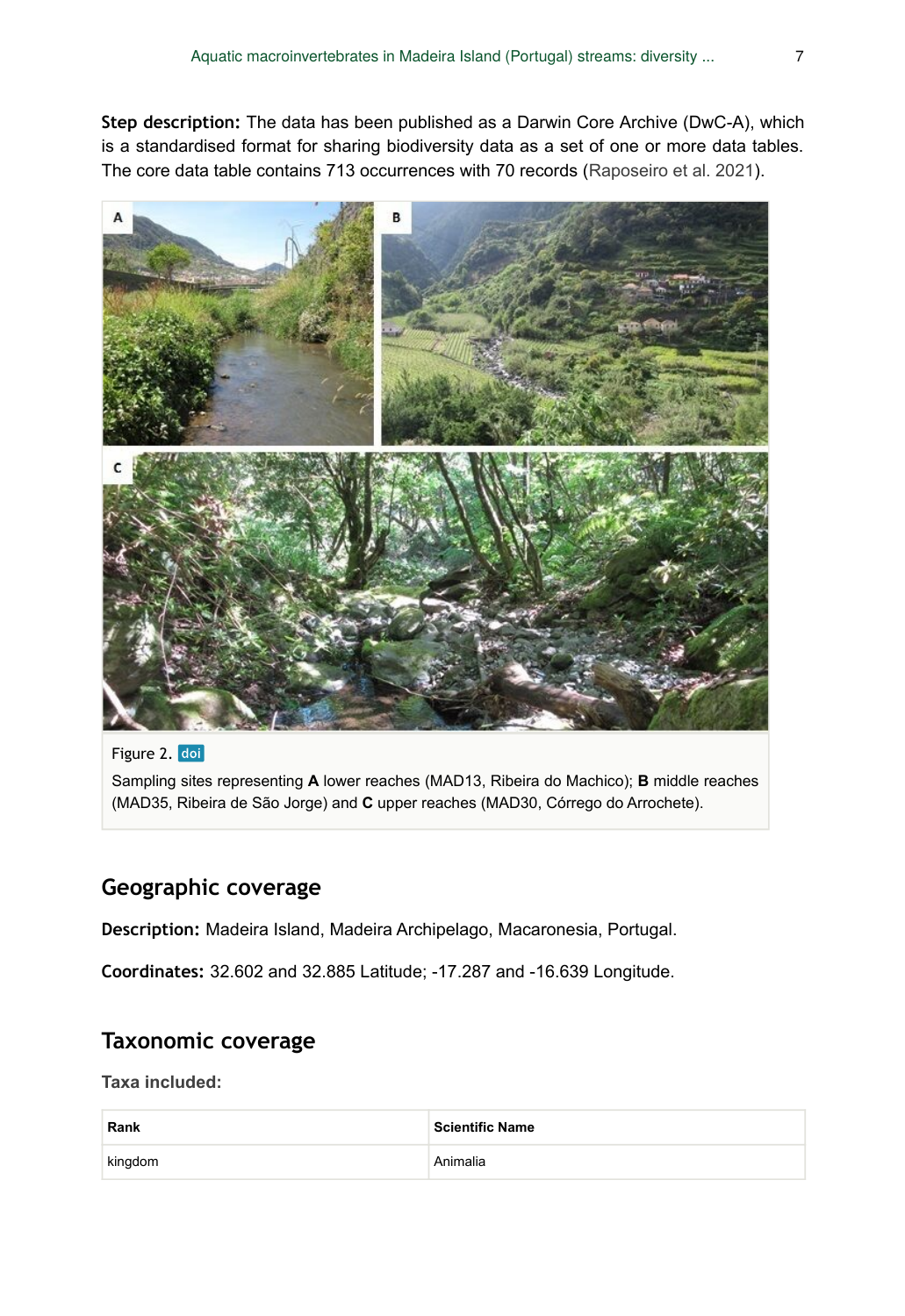## **Temporal coverage**

**Notes:** 2015-04-28 through 2015-05-02

### **Usage licence**

**Usage licence:** Open Data Commons Attribution License

**IP rights notes:** This work is licensed under a Creative Commons Attribution (CC-BY) 4.0 License.

#### **Data resources**

**Data package title:** Macroinvertebrates distribution in Madeira Island streams (Portugal)

**Resource link:** <https://www.gbif.org/dataset/bdfe1656-7b5a-4ee5-b334-72b2af17fd9d>

**Alternative identifiers:** <http://ipt.gbif.pt/ipt/resource?r=macroinvmad>

**Number of data sets:** 1

**Data set name:** Raposeiro P, Balibrea A, Riva J, Ritter C, Gonçalves V (2021). Macroinvertebrates distribution in Madeira Island streams (Portugal). Version 1.6. Universidade dos Açores. Occurrence dataset <https://doi.org/10.15468/48axjg> accessed via GBIF.org on 2021-08-25.

**Data format:** Darwin Core

**Data format version:** 1.6

**Description:** This paper presents data from freshwater macroinvertebrate surveys developed in Madeira Island in 2015. The dataset has been published as a Darwin Core Archive (DwC-A), a standardised format for sharing biodiversity data as a set of one or more data tables. The core data table contains 40 events (eventID), 713 occurrences (occurrenceID) with 70 taxa (taxonID). The number of records in the data table is illustrated in the IPT link. This IPT archives the data and, thus, serves as the data repository. The data and resource metadata are available for download in the downloads section.

| Column label | <b>Column description</b>                             |
|--------------|-------------------------------------------------------|
| id           | Identifier of the occurrence, unique for the dataset. |
| locality     | Name of the locality where the event occurred.        |
| continent    | Continent of the sampling site.                       |
| country      | Country of the sampling site.                         |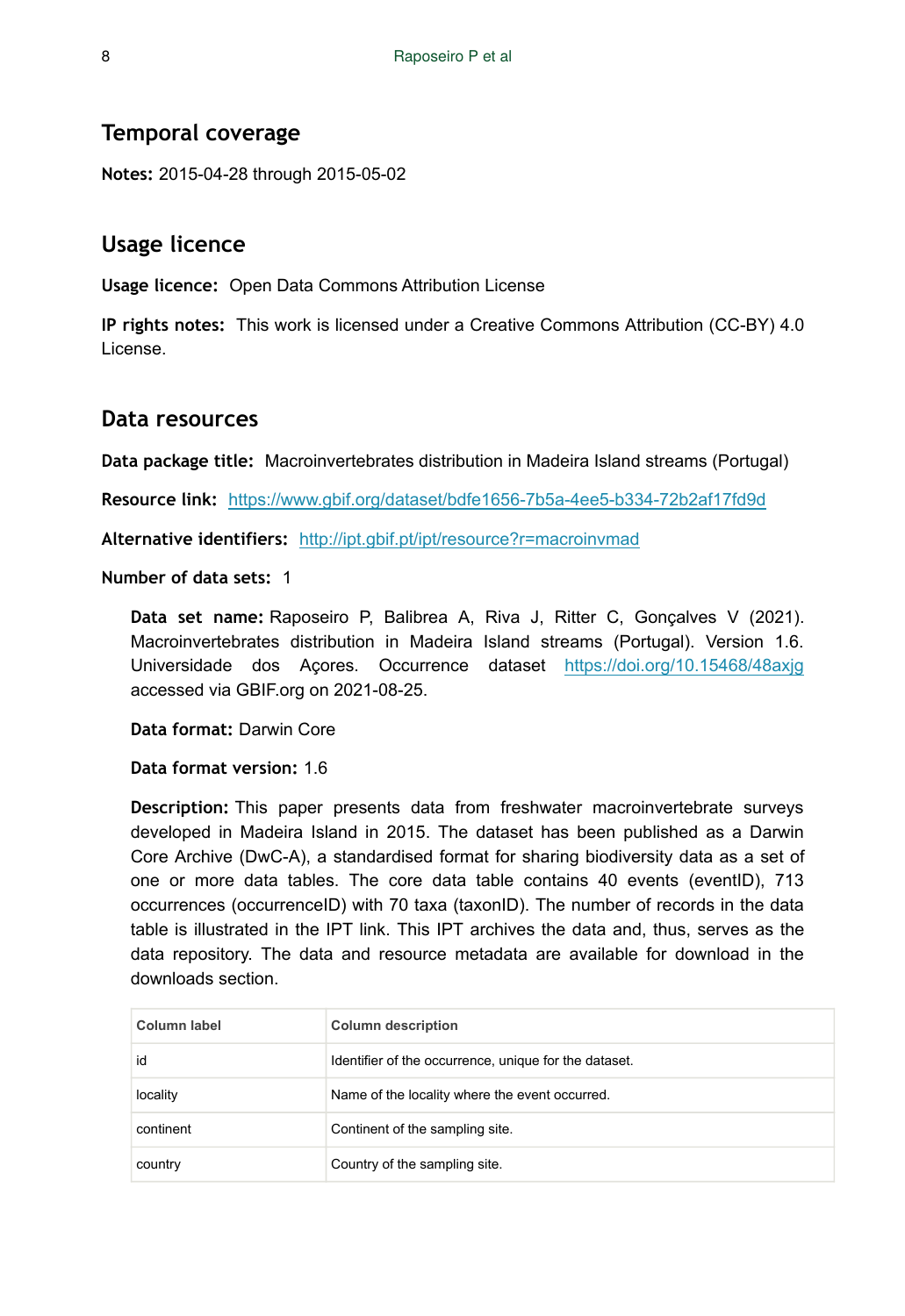| islandGroup                   | Island group of the sampling site.                                                                                                            |
|-------------------------------|-----------------------------------------------------------------------------------------------------------------------------------------------|
| island                        | Island from the Island Group of the sampling site.                                                                                            |
| municipality                  | Name of the municipality where the event occurred.                                                                                            |
| waterBody                     | Water body of the sampling site.                                                                                                              |
| eventID                       | Identifier of the event, unique for the dataset.                                                                                              |
| occurrenceID                  | Identifier of the record, coded as a global unique identifier.                                                                                |
| type                          | The nature of the resource.                                                                                                                   |
| basisOfRecord                 | The specific nature of the data record.                                                                                                       |
| eventDate                     | Time interval when the event occurred.                                                                                                        |
| scientificName                | The name with authorship applied on the first identification of the specimen.                                                                 |
| taxonID                       | The identifier for the set of taxon information (data associated with the Taxon<br>class). Specific identifier to the dataset.                |
| Kingdom                       | Kingdom name.                                                                                                                                 |
| Phylum                        | Phylum name.                                                                                                                                  |
| Class                         | Class name.                                                                                                                                   |
| <b>Subclass</b>               | Subclass name.                                                                                                                                |
| Order                         | Order name.                                                                                                                                   |
| Family                        | Family name.                                                                                                                                  |
| SubFamily                     | Subfamily name.                                                                                                                               |
| Tribe                         | Tribe name.                                                                                                                                   |
| Genus                         | Genus name.                                                                                                                                   |
| specificEpithet               | The name of the first or species epithet of the scientificName.                                                                               |
| scientificNameAuthorship      | The authorship information for the scientificName.                                                                                            |
| namePublishedInYear           | The publication year of the scientificName.                                                                                                   |
| taxonRank                     | The taxonomic rank of the most specific name in the scientificName.                                                                           |
| decimalLatitude               | The geographic latitude of the sampling site                                                                                                  |
| decimalLongitude              | The geographic longitude of the sampling site.                                                                                                |
| geodeticDatum                 | The spatial reference system upon which the geographic coordinates are based.                                                                 |
| countryCode                   | Code of the country where the event occurred.                                                                                                 |
| coordinateUncertaintyInMetres | The indicator for the accuracy of the coordinate location in metres, described as<br>the radius of a circle around the stated point location. |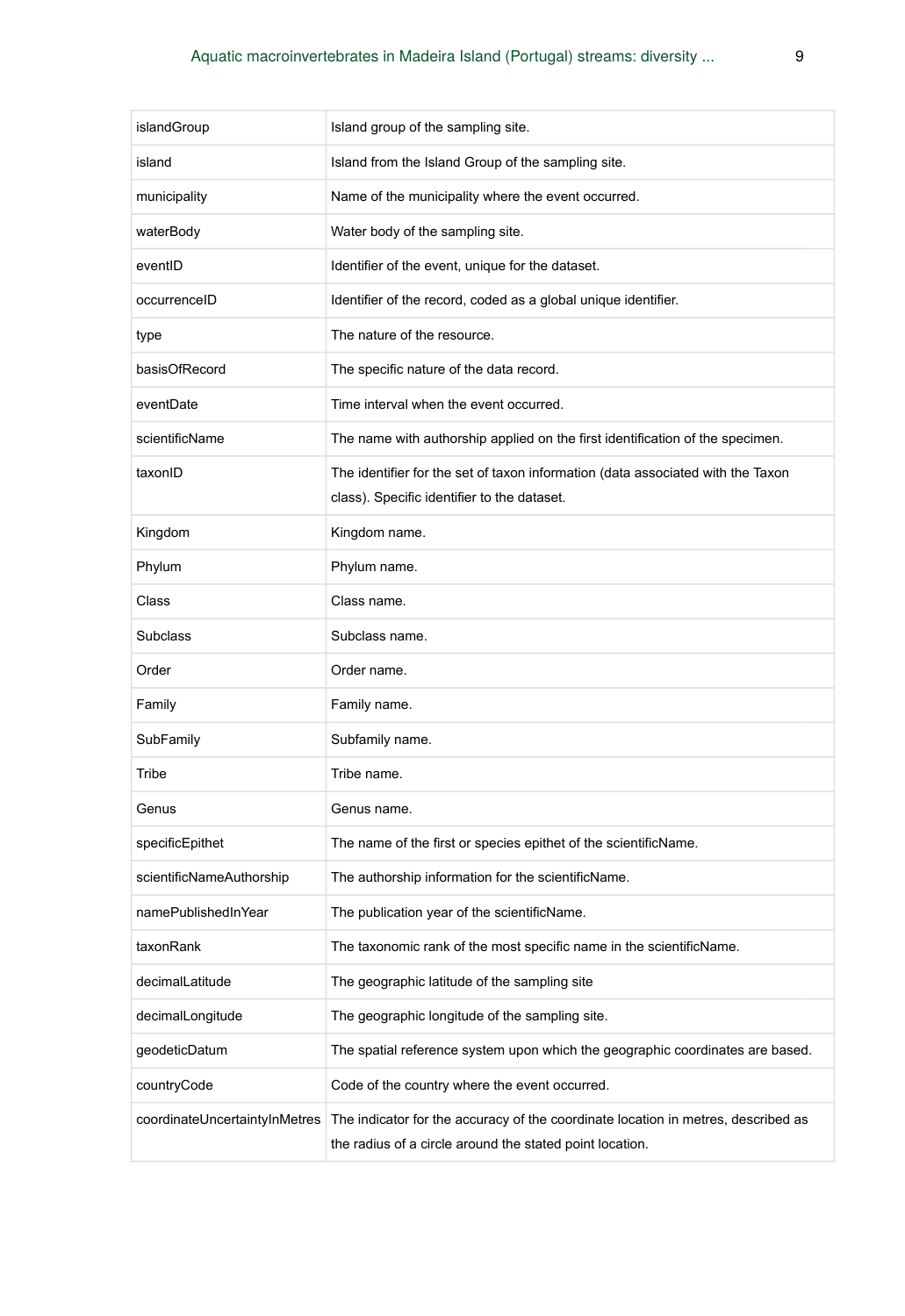# **Additional information**

#### **Data analysis**

The multivariate analyses were performed in PRIMER v.7.0 (including the PERMANOVA plug-in) ([Clarke and Gorley 2015](#page-18-4)). A resemblance matrix was formed using a Bray-Curtis distance [\(Clarke and Gorley 2015\)](#page-18-4). Cluster analysis was used to identify macroinvertebrates assemblages and a SIMPROF test (test for the significant sign of assembly amongst samples with no pre-defined grouping) was applied to detect significant assemblages. The null hypothesis of no internal group assembly in the full set of samples was rejected when the significance level (p-value) was < 0.01. Principle Coordinates Ordination (PCO), using BrayCurtis similarity, was used to visualise the structure of macroinvertebrate assemblages.

#### **Results**

The results of the present study revealed 713 occurrences in 40 sampling points in Madeira streams. The occurrence data showed 70 different aquatic taxa belonging to 21 orders and 53 families (Table [2\)](#page-9-0).

<span id="page-9-0"></span>Table 2.

Class, order, family and subordinate taxa collected at 40 sampling sites in Madeira Island streams in spring of 2015.

| Class   | Order         | Family          | Taxa                                |
|---------|---------------|-----------------|-------------------------------------|
| Insecta | Ephemeroptera | Baetidae        | Baetis spp.                         |
|         | Diptera       | Simuliidae      | Simulium spp.                       |
|         |               | Chironomidae    | Orthocladiinae                      |
|         |               |                 | Tanypodinae                         |
|         |               |                 | Tanytarsini                         |
|         |               |                 | Rheotanytarsus spp.                 |
|         |               |                 | Chironomini                         |
|         |               | Thaumaleidae    | Thaumalea spp.                      |
|         |               | Dixidae         | Dixa tetrica Peus, 1934             |
|         |               | Empididae       | Kowarzia spp.                       |
|         |               | Tipulidae       | Tipulidae                           |
|         |               | Ceratopogonidae | Ceratopogoninae                     |
|         |               |                 | Forcipomyia madeira Clastrier, 1991 |
|         |               | Limoniidae      | Limoniidae                          |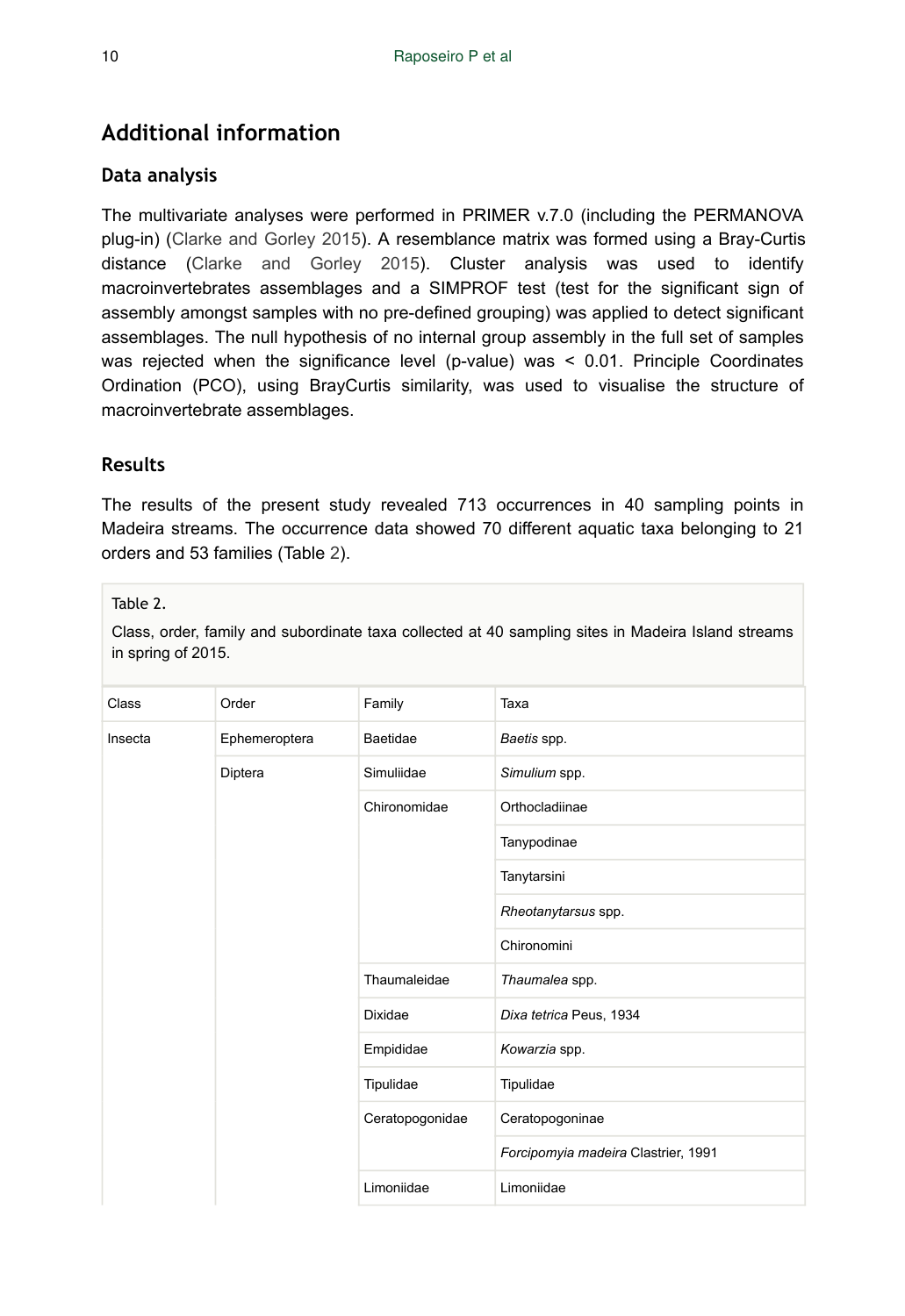| Class        | Order            | Family            | Taxa                                  |  |
|--------------|------------------|-------------------|---------------------------------------|--|
|              |                  | Rhagionidae       | Rhagio spp.                           |  |
|              |                  | Psychodidae       | Psychodidae                           |  |
|              |                  | Ephydridae        | Ephydridae                            |  |
|              |                  | Anthomyiidae      | Anthomyiidae                          |  |
|              | Trichoptera      | Hydroptilidae     | Hydroptila spp.                       |  |
|              |                  |                   | Oxyethira spinosella McLachlan, 1884  |  |
|              |                  |                   | Stactobia spp.                        |  |
|              |                  | Hydropsychidae    | Hydropsyche maderensis Hagen, 1865    |  |
|              |                  | Psychomyiidae     | Tinodes spp.                          |  |
|              |                  | Polycentropodidae | Polycentropus flavosticus Hagen, 1865 |  |
|              |                  | Glossosomatidae   | Synagapetus punctatus (Hagen, 1859)   |  |
|              |                  | Limnephilidae     | Limnephilus cinctus Hagen, 1865       |  |
|              | Coleoptera       | Hydraenidae       | Ochthebius spp.                       |  |
|              |                  | Hydrophilidae     | Hydrophilidae                         |  |
|              |                  | Dryopidae         | Dryops luridus (Erichson, 1847)       |  |
|              |                  | Dytiscidae        | Agabus spp.                           |  |
|              |                  |                   | Hydroporinae                          |  |
|              |                  |                   | Eretes sticticus (Linnaeus, 1767)     |  |
|              |                  |                   | Meladema lanio (Fabricius, 1775)      |  |
|              |                  | Curculionidae     | Curculionidae                         |  |
|              |                  | Chrysomelidae     | Chrysomelidae                         |  |
|              | Odonata          | Libellulidae      | Sympetrum spp.                        |  |
|              | Heteroptera      | Veliidae          | Microvelia spp.                       |  |
|              |                  |                   | Velia maderensis Noualhier, 1897      |  |
| Collembola   | Poduromorpha     | Onychiuridae      | Onychiuridae                          |  |
|              |                  | Poduridae         | Poduridae                             |  |
|              | Entomobryomorpha | Isotomidae        | Isotomidae                            |  |
|              |                  | Entomobryidae     | Entomobrydae                          |  |
|              | Symphypleona     | Sminthuridae      | Sminthuridae                          |  |
| Malacostraca | Isopoda          | Asellidae         | Asellidae                             |  |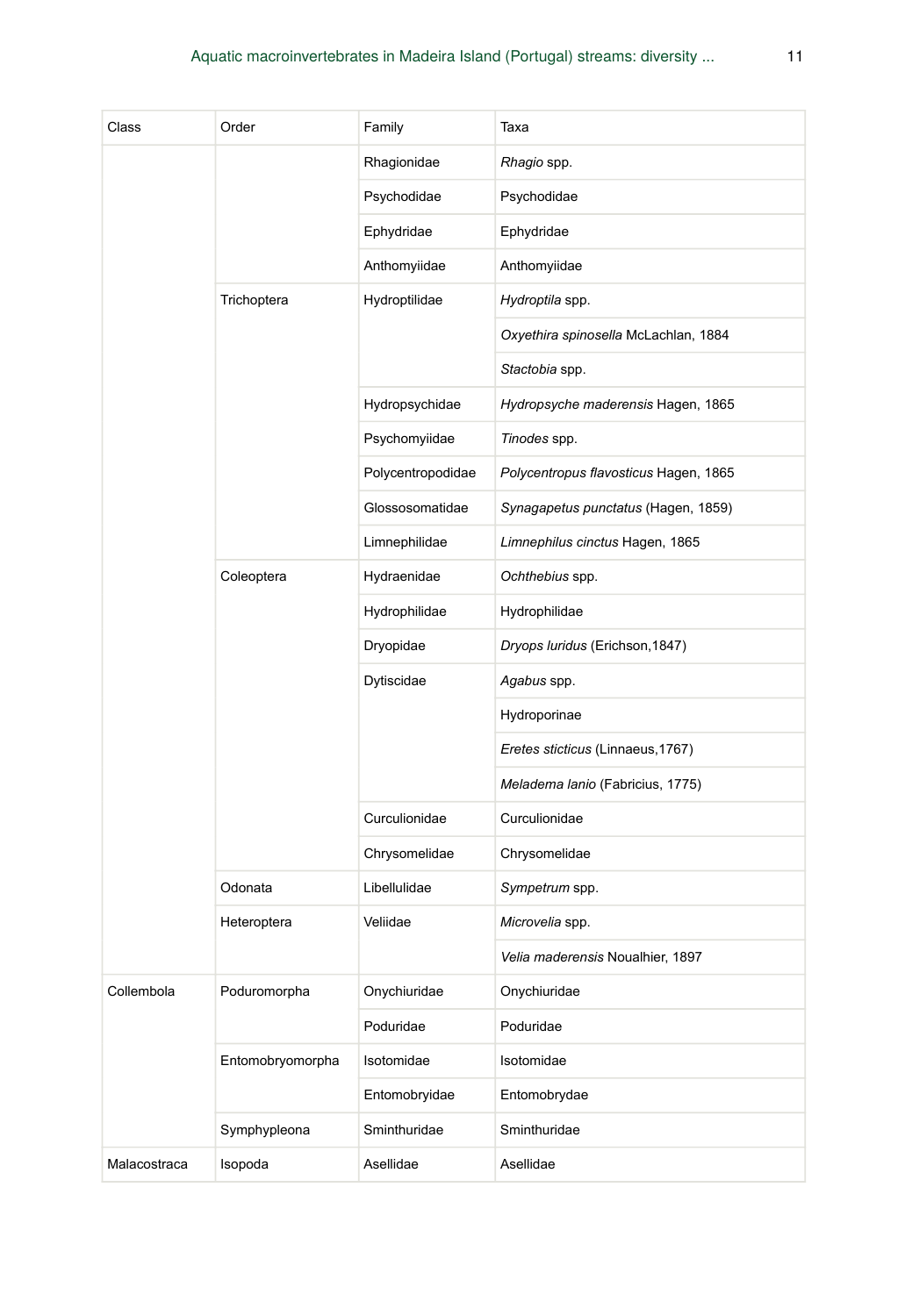| Class           | Order                 | Family          | Taxa                                          |  |
|-----------------|-----------------------|-----------------|-----------------------------------------------|--|
| Ostracoda       | Podocopida            | Cyprididae      | Cyprididae                                    |  |
| Copepoda        | Copepoda              |                 | Copepoda                                      |  |
| Gastropoda      | Pulmonata             | Physidae        | Physella acuta (Draparnaud, 1805)             |  |
|                 |                       | Lymnaeidae      | Galba truncatula (O.F.Müller, 1774)           |  |
|                 |                       |                 | Radix balthica (Linnaeus, 1758)               |  |
|                 |                       | Planorbidae     | Gyraulus spp.                                 |  |
|                 |                       |                 | Planorbarius corneus corneus (Linnaeus, 1758) |  |
|                 |                       |                 | Planorbis moquini Requien, 1848               |  |
|                 |                       |                 | Ancylus aduncus A.A.Gould, 1847               |  |
| <b>Bivalvia</b> | Sphaeriida            | Sphaeriidae     | Pisidium spp.                                 |  |
| Arachnida       | Sarcoptiformes        | Hydrozetidae    | Hydrozetes sp.                                |  |
|                 |                       | Malaconothridae | Trimalaconothrus sp.                          |  |
|                 | <b>Trombidiformes</b> | Torrenticolidae | Torrenticola spp.                             |  |
|                 |                       | Lebertiidae     | Lebertia spp.                                 |  |
|                 |                       | Hygrobatidae    | Atractides spp.                               |  |
|                 |                       | Sperchontidae   | Sperchon brevirostris Koenike, 1895           |  |
|                 |                       | Arrenuridae     | Arrenurus autochthonus (Lundblad, 1942)       |  |
|                 |                       | Trombidiformes  | Trombidiformes                                |  |
|                 |                       | Unionicolidae   | Neumania atlantida (Lundblad, 1941)           |  |
| Rhabditophora   | Tricladida            | Dugesiidae      | Dugesia gonocephala Girard, 1851              |  |
| Clitellata      | Lumbriculida          | Lumbriculidae   | Lumbriculus variegatus (O.F.Müller, 1774)     |  |
|                 | Enchytraeida          | Enchytraeidae   | Fridericia bulbosa (Rosa, 1887)               |  |
|                 | Haplotaxida           | Lumbricidae     | Lumbricidae                                   |  |
|                 |                       | Tubificidae     | Tubifex tubifex (O.F.Müller, 1774)            |  |
|                 |                       | Naididae        | Naididae                                      |  |
|                 | Arhynchobdellida      | Erpobdellidae   | Dina lineata (O.F.Müller, 1773)               |  |

The number and percentage composition of families and taxa under different orders are shown in Table [3.](#page-12-0) The order Diptera showed the most occurrences (36.5%) in Madeira streams, followed by Trichoptera (14.7%) and Acari (14.3%). The orders containing more families were Diptera (12 families) and Acari (8). Diptera, Coleoptera, Acari, Trichoptera and Mollusca were the more diverse aquatic macroinvertebrates orders (17, 9, 9, 8 and 8 taxa, respectively).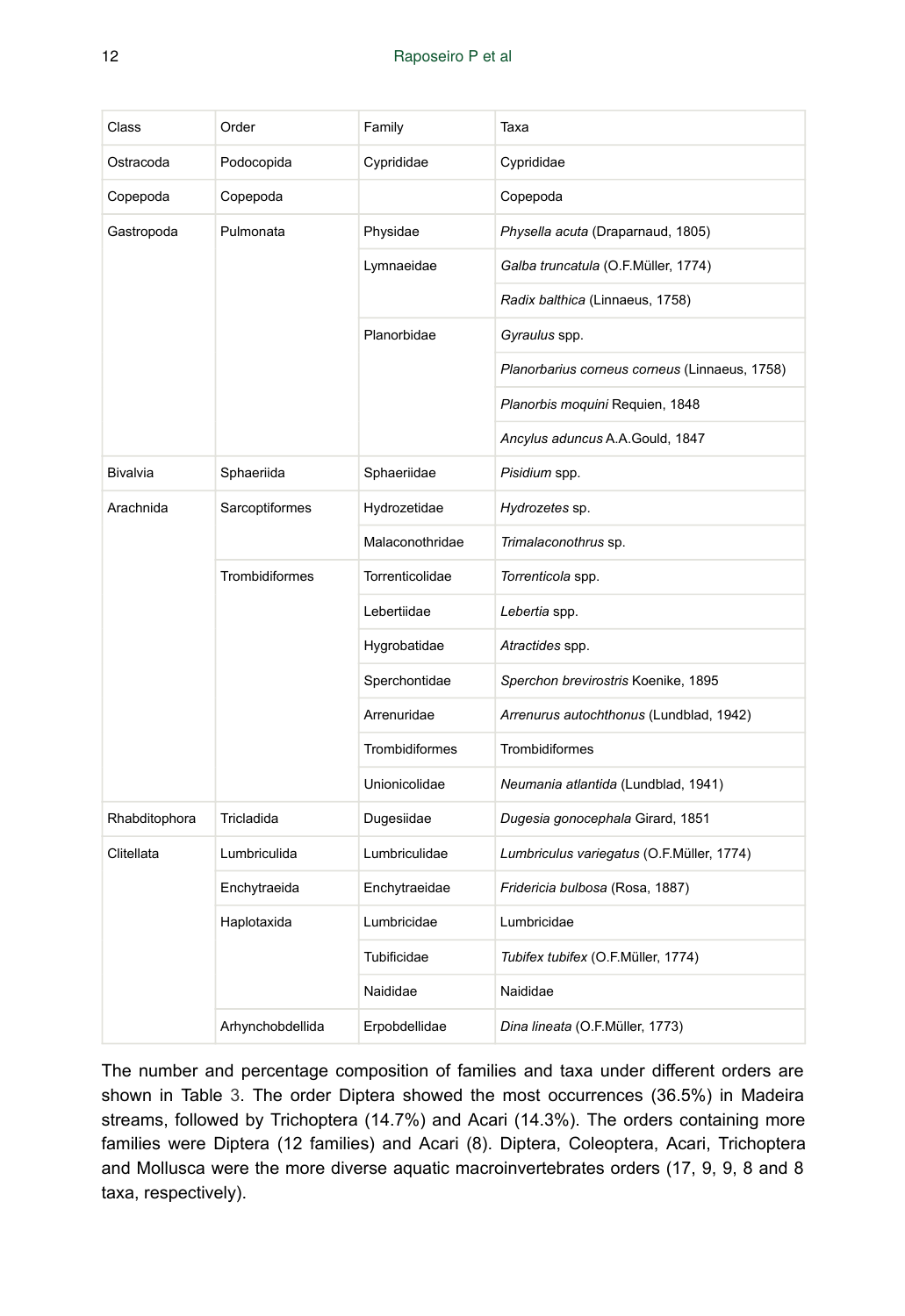<span id="page-12-0"></span>

| Table 3 |
|---------|
|---------|

Percentage of total occurrences, number and contribution percentage of families and taxa in the different taxonomic groups.

| Taxonomic groups | % total occurrences | no. of family | % of family | no. of taxa    | % of taxa |
|------------------|---------------------|---------------|-------------|----------------|-----------|
| Ephemeroptera    | 5.6                 | 1             | 1.9         | $\mathbf{1}$   | 1.4       |
| Diptera          | 36.5                | 12            | 22.6        | 17             | 24.3      |
| Trichoptera      | 14.7                | 6             | 11.3        | 8              | 11.4      |
| Coleoptera       | 2.5                 | 6             | 11.3        | 9              | 12.9      |
| Odonata          | 0.7                 | 1             | 1.9         | $\mathbf{1}$   | 1.4       |
| Heteroptera      | 0.7                 | 1             | 1.9         | $\overline{2}$ | 2.9       |
| Collembola       | 2.7                 | 5             | 9.4         | 5              | 7.1       |
| Crustacea        | 5.0                 | 3             | 5.7         | 3              | 4.3       |
| Mollusca         | 7.7                 | 3             | 5.7         | 8              | 11.4      |
| Acari            | 14.3                | 8             | 15.1        | 9              | 12.9      |
| Platyhelminthes  | 1.8                 | 1             | 1.9         | 1              | 1.4       |
| Annelida         | 7.7                 | 6             | 11.3        | 6              | 8.6       |

Chironomidae presented the highest frequency amongst aquatic macroinvertebrate families, with five taxa (Orthocladiinae, Tanypodinae, Tanytarsini, Chironomini and *Rheotanytarsus* spp.) contributing with 17.4% of the total occurrences, 7.7% from the subfamily Chironominae, 5.6% from Orthocladiinae and 4.1% from Tanypodinae. Hydroptilidae family, in the Coleoptera order, was also frequent in Madeira streams contributing with 6.7% of the occurrences and containing three taxa (*Hydroptila* spp., *Oxyethira spinosella* McLachlan, 1884 and *Stactobia* spp.). Baetidae family, in the Ephemeroptera order, although only represented by *Baetis* spp., was also common (40 sites, contributing with 5.6%), followed by Simuliidae family (40 sites; 5.6%), belonging to Diptera order and represented by *Simulium* spp. and family Naididae (38 sites; 5.3%) from the Annelida group. Dytiscidae and Planorbidae were the families that showed higher diversity, with 4 (*Agabus* spp., Hydroporinae, *Eretes sticticus* (Linnaeus,1767) and *Meladema lanio* (Fabricius, 1775)) and three taxa (*Gyraulus* spp., *Planorbarius corneus corneus* (Linnaeus, 1758) and *Ancylus aduncus* A.A. Gould, 1847) representing each family, respectively.

Moreover, other taxa also considered most ubiquitous in Madeira streams are Orthocladiinae, Tanytarsini, *Hydroptila* spp. and Naididae presented in 40, 38, 36 and 34 sites. The mean number of taxa per sample was  $18.8 \pm 0.9$  SE taxa. Sampling sites MAD03, MAD06, MAD16, MAD18, MAD19, MAD30, MAD34, MAD36 and MAD37, showed the highest number of taxa with 24, 23, 31, 25, 31, 27, 22, 24 and 27, respectively. In contrast, MAD01 (10 taxa), MAD05 (8 taxa), MAD06 (7 taxa) and MAD11 (10 taxa) presented the lowest number of taxa.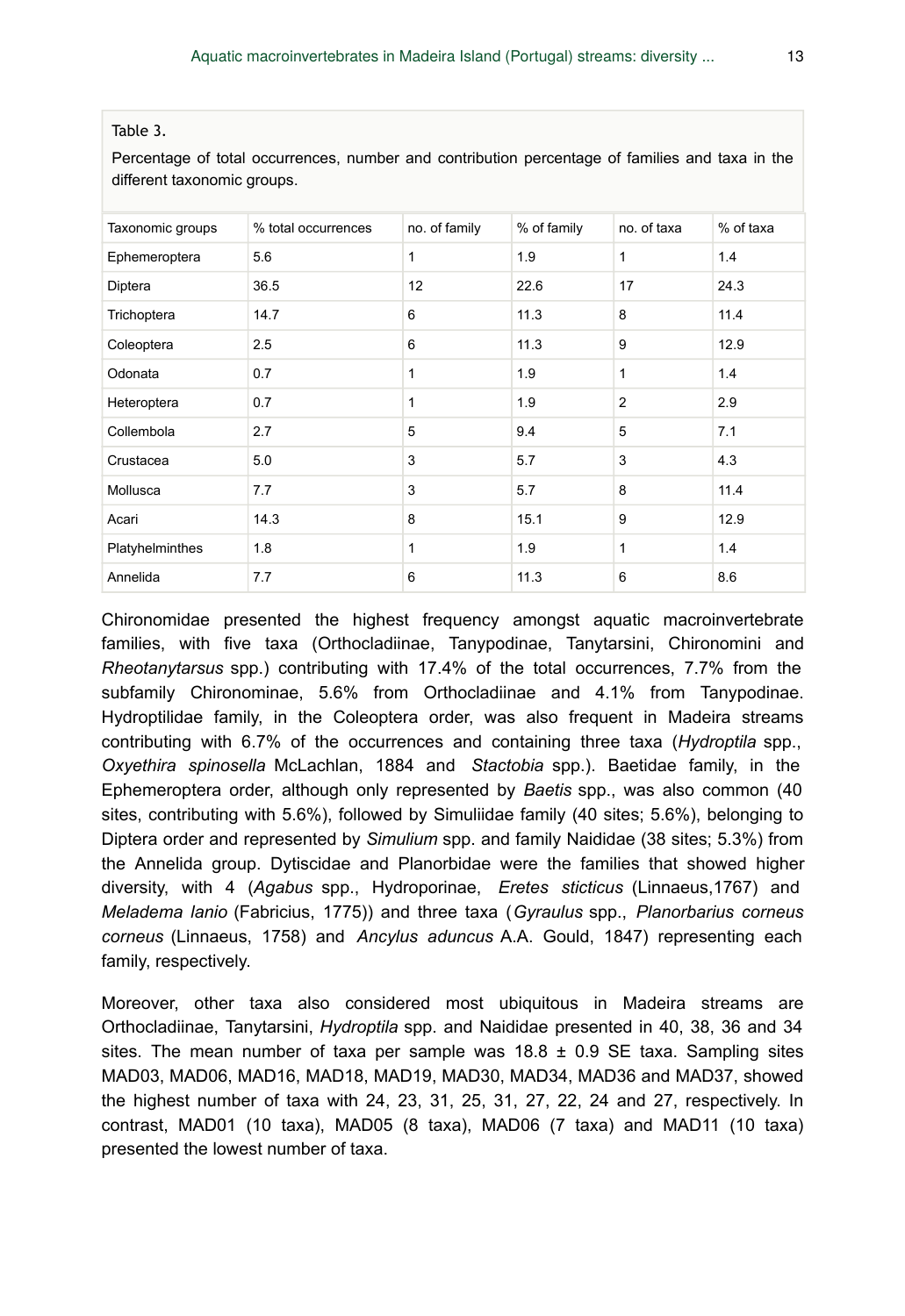A total of 23 invertebrate taxa that occurred at only one to three sampling sites were considered rare. These include Diptera taxa as *Forcipomyia madeira* Clastrier, 1991, *Rhagio* spp., Psychodidae and Anthomyiidae families. Moreover, three Coleoptera species (*Dryops luridus* (Erichson,1847), *Eretes sticticus, Meladema lanio)* and three families and one subfamily of Coleoptera, Hydrophilidae, Curculionidae, Chrysomelidae and Hydroporinae were identified. In addition, a Heteroptera species *Velia maderensis* Noualhier, 1897; two Collembola families, such as Isotomidae and Entomobrydae; the Mollusca species *Radix balthica* (Linnaeus, 1758), *Planorbis moquini* Requien, 1848 and *Pisidium* spp.; *Arrenurus autochthonus* (Lundblad, 1942) and *Neumania atlantida* (Lundblad, 1941), species belonging to Acari group; and three Annelida species *Lumbriculus variegatus* (O.F. Müller, 1774), *Fridericia bulbosa* (Rosa, 1887) and *Tubifex tubifex* (O.F. Müller, 1774) were also considered as rare taxa amongst the sampled streams.

Amongst our occurrence data, 15 taxa (22.1%) were described previously as endemic invertebrates of the Madeira Archipelago. The genus *Baetis* is represented on the Island by two endemic species, *Baetis enigmaticus* Gattolliat & Sartori, 2008 and *Baetis maderensis* (Hagen, 1865) (not distinguished in our survey) and it seems to be the most frequent endemism (present in all 40 sampling sites). *Kowarzia* and *Thaumalea* genera (Diptera) are also endemic taxa that are present in 24 and 15 studied sites, respectively. Trichoptera was the order with the higher number of endemisms, including the more common *Tinodes* spp. and *Polycentropus flavosticus* Hagen, 1865, present in 16 and 14 sites, respectively and the less frequent *Stactobia* spp. (7 sites), *Synagapetus punctatus* (Hagen, 1859) (4 sites) and *Limnephilus cinctus* Hagen, 1865 (4 sites). Acari species, belonging to *Torrenticola, Lebertia* and *Atractides* genera, are also freshwater endemisms very common in Madeira streams, present in 22, 16 and 19 sites, respectively. Other endemic species that occasionally appeared (from 9 to 4 sampling sites) were *Ancylus aduncus* and *Agabus* spp. Moreover, the endemic Heteroptera species, *Velia maderensis* and Coleoptera species *Meladema lanio*, were considered rare endemisms because they were only present in one sampling site (MAD19 both species). Some of the taxa mentioned above, found in Madeira streams, are shown in Fig. [3](#page-14-0).

The cluster analysis indicated a split into two significantly different assemblages (Fig. [4,](#page-15-0) SIMPROF Global test  $\pi$  = 1.67, p < 0.1). SIMPER analysis revealed a dissimilarity of 51.6% between these two assemblages. The taxa that contributed most to the dissimilarity were *Physella acuta* (4.8%), *Dugesia gonocephala* (3.9%), *Kowarzia* spp. (3.8%), *Dixa tetrica* (3.5%), Cyprididae (3.3%) and *Tinodes* spp. (3.2%). The PCO analyses further supported the differences in assemblage composition between the two assemblages. The first two PCO axes explained 26.5% of total variation (Fig. [5\)](#page-16-0). The first axis of the ordination (16.0% of total variation) was positively correlated to the altitudinal gradient and it separates the two different assemblages revealed by the SIMPROF. Therefore, the two macroinvertebrate assemblages are: 1) Lower altitude assemblages – most of the lower reaches located below 400 m a.s.l. These assemblages are characterised by the higher occurrence of non-endemic taxa, such as *Physella acuta* (85%), Cyprididae (85%), *Dugesia gonocephala* (77%), *Hydrozetes* sp. (69%), *Galba truncatula* (54%) and Tipulidae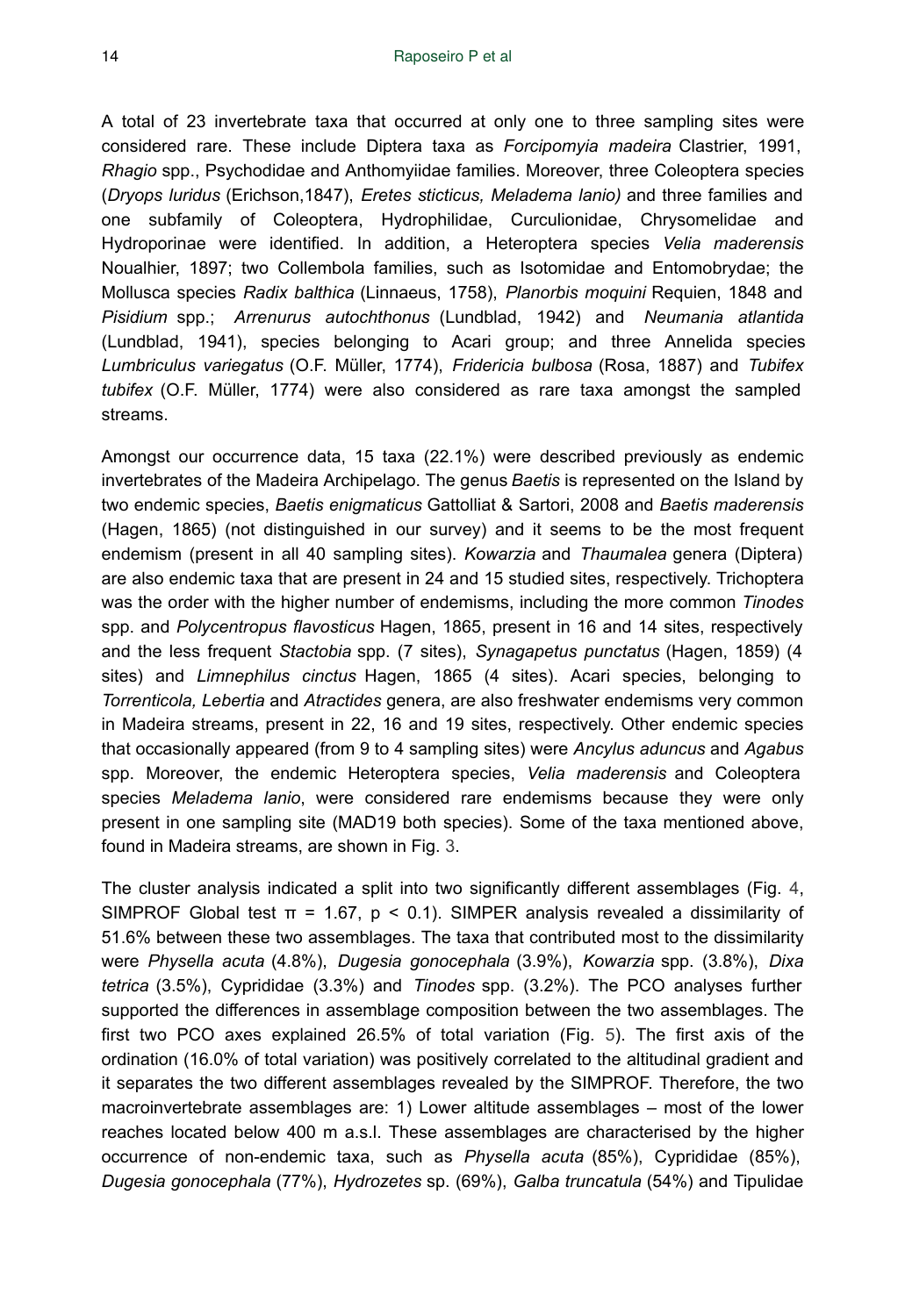(54%) as revealed by the negative PCO1 scores. 2) Higher altitude assemblages – comprise the majority of lower reaches located above 400 m a.s.l. These assemblages are characterised by the higher occurrence of endemic taxa (endemic for Madeira and endemic for Macaronesia), such as *Kowarzia* spp. (78%), *Dixa tetrica* (74%), *Thaumalea* spp. (56%) and *Hydropsyche maderensis* (56%,), as revealed by the positive PCO1 scores.

<span id="page-14-0"></span>

#### Figure 3. doi

Some macroinvertebrates found from Madeira streams: **A** *Pisidium* sp.; **B** *Baetis* sp.; **C** *Meladema lanio*; **D** *Limnephilus cinctus*; **E** *Torrenticola* sp.; **F** *Hydroptila* sp.; **G** *Ancylus aduncus*; **H** *Velia maderensis*; **I** *Planorbis moquini*; **J** *Simulium* sp.; **K** *Gyraulus* sp.; **L** *Tinodes* sp.; **M** *Hydropsyche maderensis*.

#### **Discussion**

This study revealed how simple Madeira macroinvertebrate stream communities are compared to typologically similar continental rivers (e.g. mountain rivers), but richer when compared to other remote oceanic islands. We found 53 families of macroinvertebrates in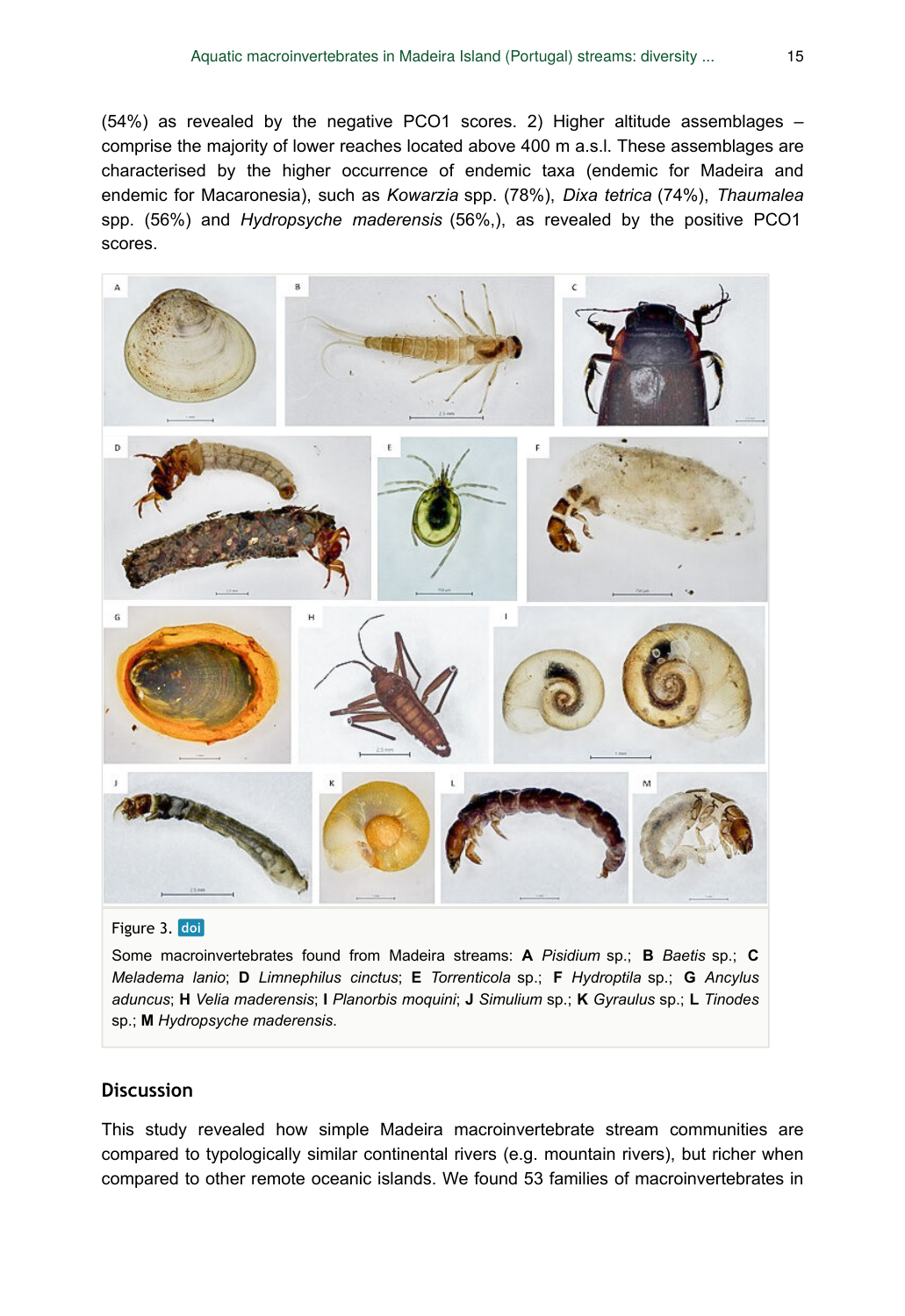16 Raposeiro P et al

Madeira Island streams, while [Martins et al. \(2020\)](#page-21-8) reported 94 families of macroinvertebrates in a mainland Portuguese stream and [Leunda et al. \(2009\)](#page-21-9) identified 74 families from a Spanish stream. Compared to even more remote oceanic islands, like the Azores Archipelago (32 families in [Raposeiro et al. \(2013\),](#page-22-7) [Ferreira et al. \(2016\)\)](#page-19-4), Madeira Island stream communities were more diverse. This paucity of freshwater macroinvertebrates has been reported for other oceanic islands (e.g. [Brasher et al. 2004,](#page-18-5) [Raposeiro et al. 2012,](#page-22-0) [Raposeiro et al. 2013](#page-22-7), [Balibrea et al. 2020a\)](#page-18-6). However, these differences cannot draw conclusions regarding low diversity since sampling efforts used were different and have time-restricted to one season. Moreover, non-lotic systems, such as temporary or artificial ponds, were not sampled which could also contribute to the low number of aquatic macroinvertebrate taxa found (70) from the total freshwater species known to the Archipelago (240 taxa in [Hughes et al. \(1998\)\)](#page-20-4).

<span id="page-15-0"></span>

(SIMPROF) permutation tests were used to test for significant differences in the hierarchical cluster structure (i.e. the red dotted lines) at the 99% level.

The most frequent macroinvertebrate taxa were from the Diptera order, especially the highly mobile taxa with multivoltine life cycle patterns, such as the Chironomidae (Berg and Hellenthal, 1992; Tokeshi, 1995). The dominance of Diptera was also reported to other oceanic islands, such as the Azores [\(Raposeiro et al. 2013](#page-22-7)), the Canaries [\(Malmqvist et al.](#page-21-10) [1993](#page-21-10), [Malmqvist et al. 1995\)](#page-21-11) and Hawaii [\(Brasher et al. 2004\)](#page-18-5). The second-largest group of stream invertebrates in Madeira Island is Acari, followed by Coleoptera and Trichoptera, which is in agreement with the total recorded freshwater aguatic fauna to the Island ([Kelly](#page-20-11) [et al. 2002](#page-20-11),[Borges et al. 2008](#page-18-1)).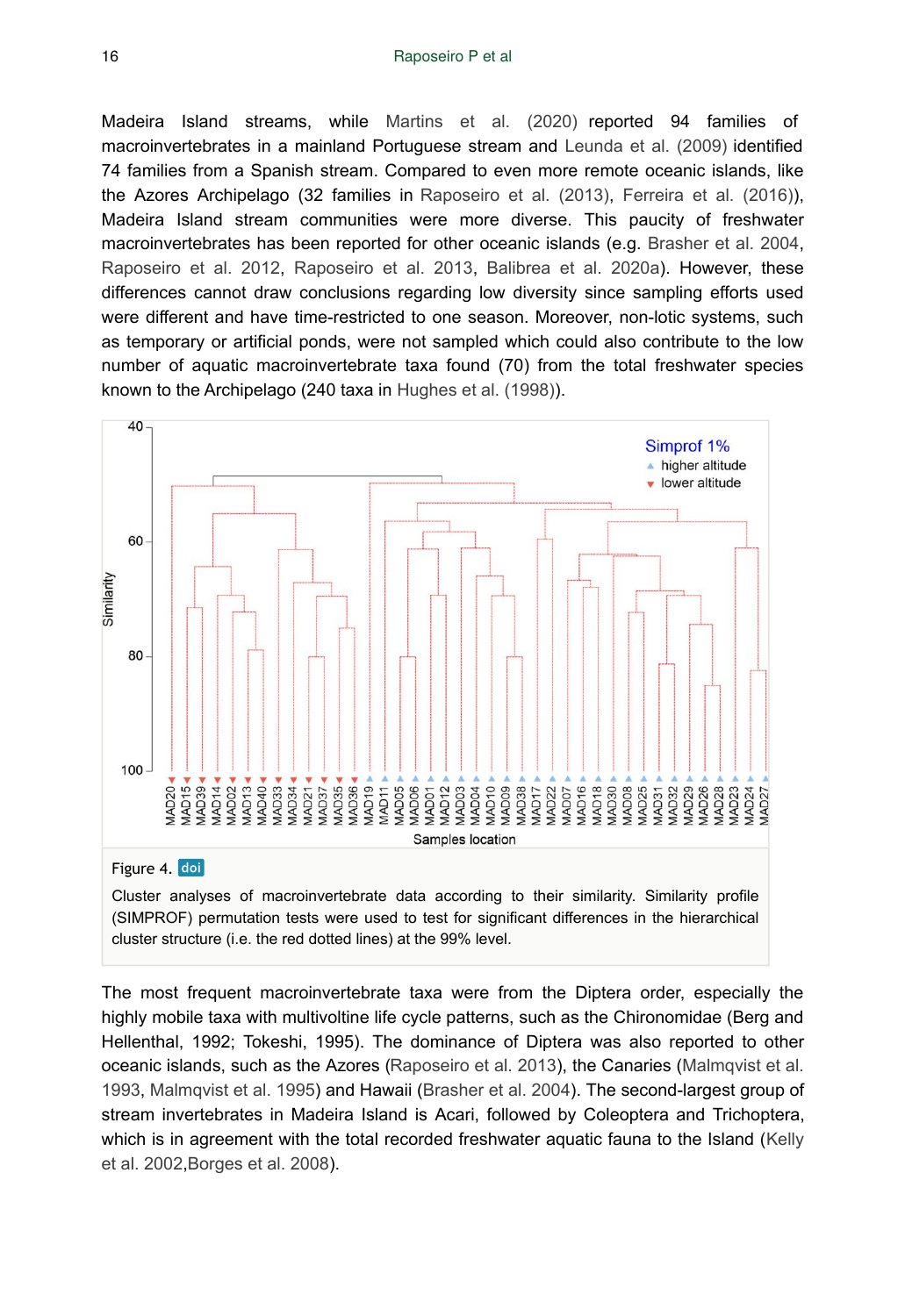The most well-distributed taxa on the current survey were *Baetis* spp., *Simulium* spp. and *Hydroptila* spp. The distribution of genus *Baetis* (represented by two endemic species) does not seem to be affected by local environmental factors because it was found in all 40 sampling sites. [Hughes \(2006\)](#page-20-5) found the same pattern on some endemic trichopteran species that have extended beyond their typical ecological habitat due to the lack of competitors and trophic shift tolerance, thus spreading widely into many diverse stream habitats. This may also explain the high number of occurrences of *Simulium* spp. and *Hydroptila* spp. found in all studied sites.

<span id="page-16-0"></span>

Principal Coordinate Ordination (PCO) of the first and second axes. (Non-END – non-endemic taxa; END – Endemic taxa; MAC – Endemic taxa for Macaronesia)

Despite the large distribution of several endemic taxa, changes in the taxa occurence from the upper to lower reaches were observed jointly with a decline in endemic taxa occurrence (Fig. [5\)](#page-16-0). Environmental differences between the upper and lower reaches are very distinct. Upper reaches are mainly located on the native forest with relatively undisturbed catchments [\(Raposeiro et al. 2020](#page-22-10), [Ritter et al. 2020](#page-22-11)). In contrast, human disturbances are much more significant in the lower reaches, where many stream banks have been changed considerably. According to several authors ([França and Almeida 2003,](#page-19-5) [Hughes 2005](#page-20-0), [Hughes 2006\)](#page-20-5), there are significant changes from acidic, oligotrophic with low conductivity in the upper reaches to basic, meso-eutrophic with an increase in conductivity to lower reaches. The longitudinal physicochemical gradients are consistent with findings of several studies that illustrate change along the river continuum in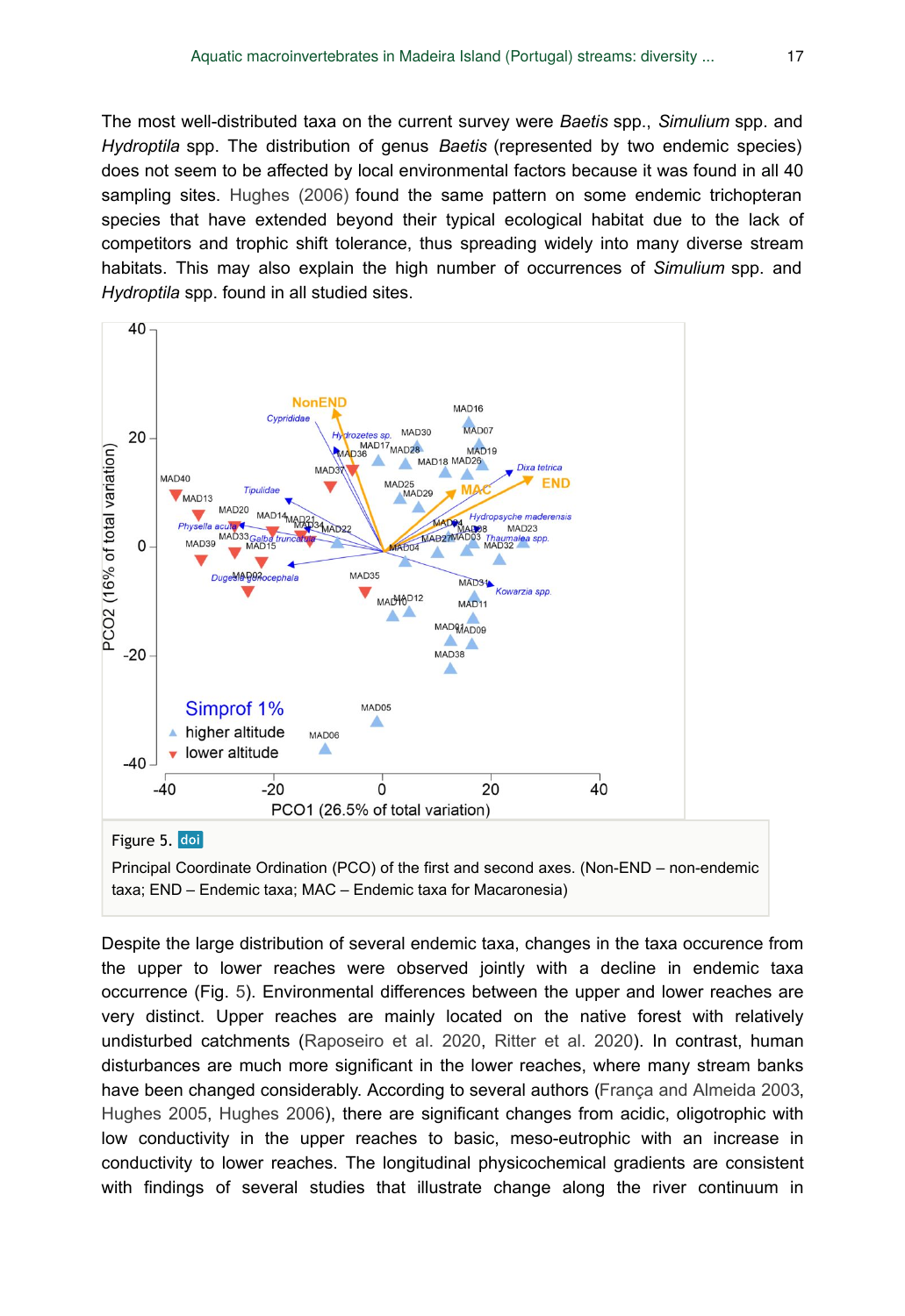association with altitude, land use and energy input ([Vannote et al. 1980,](#page-22-12) [Harding et al.](#page-19-6) [1999](#page-19-6), [Raposeiro et al. 2013,](#page-22-7) [Gonçalves et al. 2015](#page-19-1)) and, thus, assemblages of macroinvertebrates are tightly associated with these water parameters ([Godoy et al. 2017,](#page-19-7) [Godoy et al. 2018\)](#page-19-8). Significant differences in taxonomic richness amongst altitudinal and different land-use were also documented in previous studies performed on other oceanic islands [\(Raposeiro et al. 2013\)](#page-22-7) and in continental temperate ([Stone and Wallace 1998\)](#page-22-13) and tropical systems [\(Encalada et al. 2010\)](#page-19-9).

Even though Madeira aquatic fauna is considered well-studied due to studies done since the middle of the 19<sup>th</sup> century on different groups of invertebrate inhabiting island freshwaters (e.g. [Wollaston 1854](#page-22-14), [Hagen 1865,](#page-19-10) [Eaton 1873](#page-19-11), [McLachlan 1882](#page-21-12), [Puton 1889,](#page-22-15) [Reuter 1890](#page-22-16), [Hughes et al. 1998](#page-20-4)), little is known for some taxonomic groups. For example, different families of Collembola (Onychiuridae, Poduridae, Isotomidae, Entomobryidae, Sminthuridae) were recorded for the first time in Madeira freshwaters in the present study, as well as different taxa of Copepoda. Therefore, further taxonomic and ecological studies on freshwater invertebrates from Madeira Island should be done with a particular focus on these lesser-known groups.

#### **Final remarks**

Due to the complexity and a wide range of freshwater habitats in the Madeira Island and large scale-effects from the Islands' isolation and biogeographical filters [\(Smith et al. 2003,](#page-22-17) [Covich 2006,](#page-19-0) [Covich 2009](#page-19-12)), further studies done on freshwater communities may reveal new endemic species that may inhabit remote and inaccessible areas of the Island. Like all insular systems, Madeira freshwater systems are potentially highly vulnerable to invasive species due to the low levels of diversity (and therefore competitors) and the relative availability of ecological niches. The increasing connectivity of this Island with the mainland may also promote the transport accidentally or deliberately of new species ([Gonçalves et](#page-19-13) [al. 2008,](#page-19-13) [Chainho et al. 2015](#page-18-7), [Lamelas-López et al. 2017,](#page-20-12) [Balibrea et al. 2020b,](#page-18-8) [Lenzner et](#page-21-13) [al. 2020,](#page-21-13) [Costa et al. 2021](#page-18-9)). Moreover, the effect of human activity related to freshwater resources, habitat degradation and water quality deterioration may dramatically change the invertebrate fauna of lotic ecosystems in this Archipelago ([Hughes 2005](#page-20-0), [Leena et al. 2013,](#page-20-13) [Leena et al. 2015](#page-20-14)). Thus, appropriate monitoring and conservation programmes should be undertaken on these delicate freshwater systems to understand communities' distribution and dynamics better. Such knowledge implies the active collaboration between politicians, scientists and the local population.

# **Acknowledgements**

This work was funded by FCT – Foundation for Science and Technology, the European Union, QREN, FEDER, COMPETE programmes, by funding the CIBIO/InBIO (project UID/ BIA/50027/2020 and POCI-01-0145-FEDER-006821) and PMR (DL57/2016/ICETA/ EEC2018/25). We thank the reviewers for their comments and suggestions that helped improve the manuscript.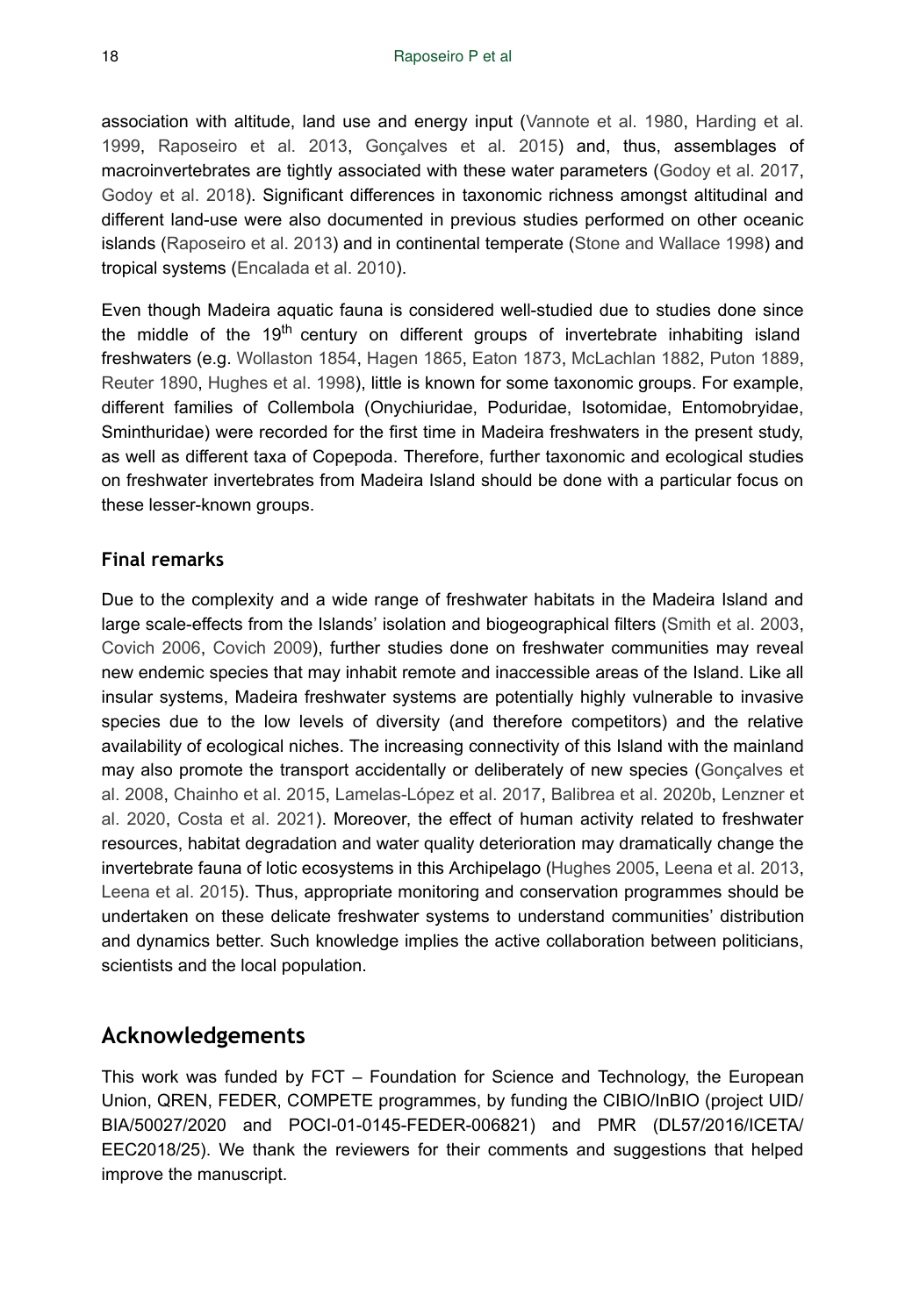# **Author contributions**

Vítor Gonçalves and Pedro Miguel Raposeiro conceived the study and carried out the sampling campaign. Identification was done by Julie Camile, Ana Balibrea and Pedro Raposeiro. Pedro Miguel Raposeiro, Ana Balibrea and Catarina Ritter wrote the paper with inputs from all authors. All authors agree with the final version of the manuscript.

# **References**

- <span id="page-18-3"></span>• Baez M (1993) Origins and affinities of the fauna of Madeira. Boletim do Museu Municipal do Funchal 2: 9‑40.
- <span id="page-18-6"></span>• Balibrea A, Gonçalves V, Raposeiro PM (2020a) Larval description of *Limnephilus atlanticus* Nybom 1948, morphological comparison with *Limnephilus affinis* Curtis 1834, (Trichoptera: Limnephilidae) and additional notes on their ecology in Azores Islands. Zootaxa 4852 (3): 372‑382.<https://doi.org/10.11646/zootaxa.4852.3.8>
- <span id="page-18-8"></span>• Balibrea A, Ferreira V, Balibrea C, Gonçalves V, Raposeiro PM (2020b) Contribution of macroinvertebrate shredders and aquatic hyphomycetes to litter decomposition in remote insular streams. Hydrobiologia 847 (10): 2337‑2355. [https://doi.org/10.1007/](https://doi.org/10.1007/s10750-020-04259-1) [s10750-020-04259-1](https://doi.org/10.1007/s10750-020-04259-1)
- <span id="page-18-0"></span>• Bilton DT, Freeland JR, Okamura B (2001) Dispersal in freshwater invertebrates. Annual Review of Ecology and Systematics 32: 159-181. [https://doi.org/10.1146/](https://doi.org/10.1146/annurev.ecolsys.32.081501.114016) [annurev.ecolsys.32.081501.114016](https://doi.org/10.1146/annurev.ecolsys.32.081501.114016)
- <span id="page-18-2"></span>• Boieiro M, Aguiar AF, Rego C, Borges PAV, Serrano ARM (2015) The biodiversity of terrestrial arthropods in Madeira and Selvagens archipelagos. Revista IDE@-SEA 6: 1‑20.
- <span id="page-18-1"></span>• Borges P, Abreu C, Aguiar A, Carvalho P, Jardim R, Melo I, Oliveira P, Sérgio C, Serrano A, Vieira P (2008) Listagem dos fungos, flora e fauna terrestres dos arquipélagos da Madeira e Selvagens: A list of the terrestrial fungi, flora and fauna of Madeira and Selvagens archipelagos. Direcção Regional do Ambiente da Madeira and Universidade dos Açores, Funchal and Angra do Heroísmo, 440 pp. [ISBN 9789899579002]
- <span id="page-18-5"></span>• Brasher AMD, Wolff RH, Luton CD (2004) Associations among land use, habitat characteristics, and invertebrate community structure in nine streams on the Island of Oahu, Hawaii. U.S. Geological Survey Water-Resources Investigations, Report 03-4256, Honolulu, Hawaii.
- <span id="page-18-7"></span>• Chainho P, Fernandes A, Amorim A, Ávila S, Canning-Clode J, Castro J, Costa A, Costa J, Cruz T, Gollasch S, Grazziotin-Soares C, Melo R, Micael J, Parente M, Semedo J, Silva T, Sobral D, Sousa M, Torres P, Veloso V, Costa M (2015) Non-indigenous species in Portuguese coastal areas, coastal lagoons, estuaries and islands. Estuarine, Coastal and Shelf Science 167: 199‑211.<https://doi.org/10.1016/j.ecss.2015.06.019>
- <span id="page-18-4"></span>• Clarke KR, Gorley RN (2015) Getting started with PRIMER v7. PRIMER-E: Plymouth Marine Laboratory, Plymouth, 20pp.
- <span id="page-18-9"></span>• Costa AC, Balibrea A, Raposeiro PM, Santos S, Souto M, Gonçalves V (2021) Nonindigenous and invasive freshwater species on the Atlantic Islands of the Azores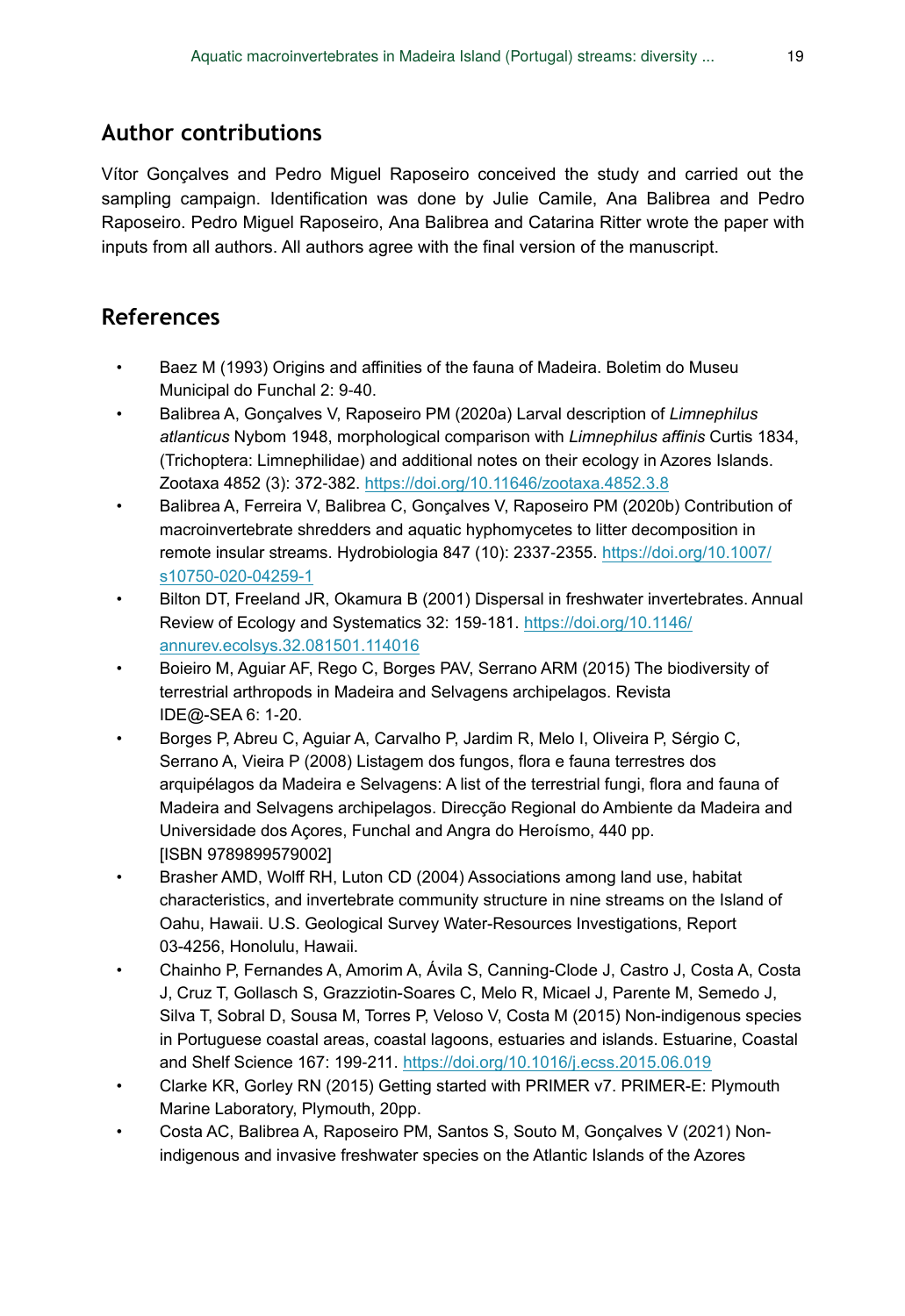Archipelago. Frontiers in Ecology and Evolution 9 (631214). [https://doi.org/10.3389/](https://doi.org/10.3389/fevo.2021.631214) [fevo.2021.631214](https://doi.org/10.3389/fevo.2021.631214)

- <span id="page-19-0"></span>• Covich A (2006) Dispersal limited tropical insular streams. Polish Journal of Ecology 54 (4): 523‑547.
- <span id="page-19-12"></span>• Covich A (2009) Freshwater ecology. In: Gillespie RG, Clague DA (Eds) Encyclopedia of islands. University of California Press, Berkeley, 343-347 pp. [ISBN 978-0-520-25649-1].
- <span id="page-19-3"></span>• Czerniawska-Kusza I (2005) Comparing modified biological monitoring working party score system and several biological indices based on macroinvertebrates for waterquality assessment. Limnologica 35 (3): 169‑176. [https://doi.org/10.1016/j.limno.](https://doi.org/10.1016/j.limno.2005.05.003) [2005.05.003](https://doi.org/10.1016/j.limno.2005.05.003)
- <span id="page-19-11"></span>• Eaton AE (1873) On the Hydroptilidae, a family of Trichoptera. Transactions of the Entomological Society of London 2: 125‑150.
- <span id="page-19-9"></span>• Encalada A, Calles J, Ferreira VV, Canhoto C, Graça MS (2010) Riparian land use and the relationship between the benthos and litter decomposition in tropical montane streams. Freshwater Biology 55 (8): 1719‑1733. [https://doi.org/10.1111/j.](https://doi.org/10.1111/j.1365-2427.2010.02406.x) [1365-2427.2010.02406.x](https://doi.org/10.1111/j.1365-2427.2010.02406.x)
- <span id="page-19-2"></span>• Ferreira S, Weihrauch F (2005) Annotated bibliography of odonatological literature from continental Portugal, Madeira, and the Azores (Odonata). Libellula 24: 109-128.
- <span id="page-19-4"></span>• Ferreira V, Raposeiro P, Pereira A, Cruz A, Costa A, Graça MS, Gonçalves V (2016) Leaf litter decomposition in remote oceanic island streams is driven by microbes and depends on litter quality and environmental conditions. Freshwater Biology 61 (5): 783‑799. <https://doi.org/10.1111/fwb.12749>
- <span id="page-19-5"></span>• França J, Almeida A (2003) Plano regional de água da Madeira. Síntese do diagnóstico e dos objetivos. Simpósio de Hidráulica e Recursos Hídricos dos Países de Língua Oficial Portuguesa. Cidade da Praia, República de Cabo Verde, de 10 a 12 de Novembro 751‑760.
- <span id="page-19-7"></span>• Godoy BS, Queiroz LL, Lodi S, Oliveira LG (2017) Environment and spatial influences on aquatic insect communities in cerrado streams: The relative importance of conductivity, altitude, and conservation areas. Neotropical Entomology 46 (2): 151‑158. <https://doi.org/10.1007/s13744-016-0452-4>
- <span id="page-19-8"></span>• Godoy BS, Camargos LM, Lodi S (2018) When phylogeny and ecology meet: Modeling the occurrence of Trichoptera with environmental and phylogenetic data. Ecology and Evolution 8 (11): 5313‑5322.<https://doi.org/10.1002/ECE3.4031>
- <span id="page-19-13"></span>• Gonçalves V, Raposeiro P, Costa AC (2008) Benthic diatoms and macroinvertebrates in the assessment of the ecological status of Azorean streams. Limnetica 27 (2): 317‑328. <https://doi.org/10.23818/limn.27.25>
- <span id="page-19-1"></span>• Gonçalves V, Marques HS, Raposeiro PM (2015) Diatom assemblages and their associated environmental drivers in isolated oceanic island streams (Azores archipelago as case study). Hydrobiologia 751 (1): 89‑103. [https://doi.org/10.1007/](https://doi.org/10.1007/s10750-015-2174-8) [s10750-015-2174-8](https://doi.org/10.1007/s10750-015-2174-8)
- <span id="page-19-10"></span>• Hagen H (1865) The Neuroptera of Madeira. Phyrganidae. Entomologist's Monthly Magazine 2: 75‑81.
- <span id="page-19-6"></span>• Harding JS, Young R, Hayes JW, Shearer K, Stark JD (1999) Changes in agricultural intensity and river health along a river continuum. Freshwater Biology 42 (2): 345‑357. <https://doi.org/10.1046/j.1365-2427.1999.444470.x>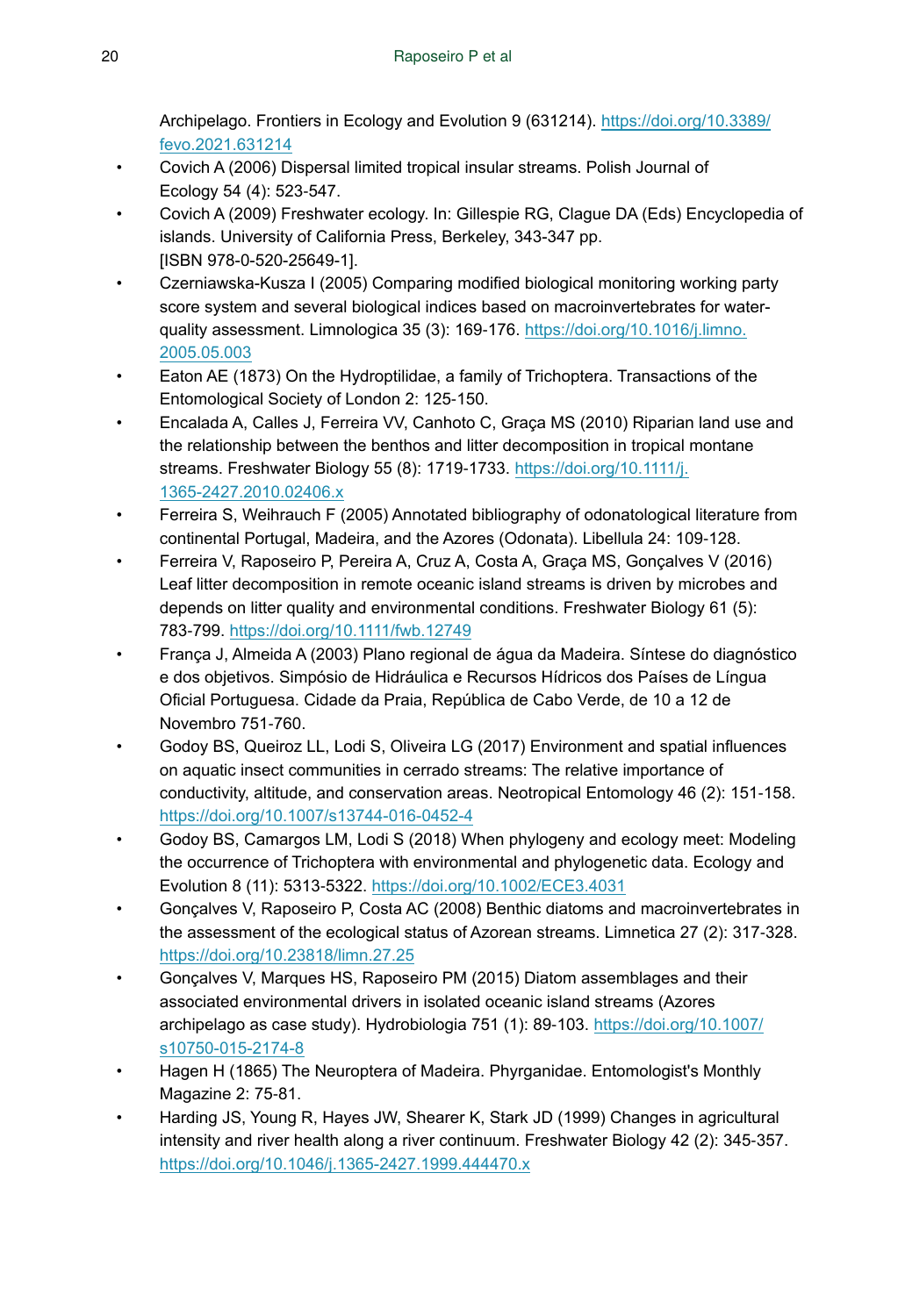- <span id="page-20-1"></span>• Hughes SJ (1995) A biological monitoring system for the freshwater resources of Madeira; some preliminary results. Boletim do Museu Municipal do Funchal 4: 325‑351.
- <span id="page-20-4"></span>• Hughes SJ, Furse M, Blackburn J, Langthorn P (1998) A checklist of Madeiran freshwater macroinvertebrates. Boletim do Museu Municipal do Funchal 50 (284): 5‑41.
- <span id="page-20-2"></span>• Hughes SJ, Murray DA (2000) New record of Chironomidae to Madeira and comments on possible new forms. In Late 20th Century Research on Chironomidae: an anthology from the 13th International Symposium on Chironomidae. 8 pp.
- <span id="page-20-3"></span>• Hughes SJ, Furse MT (2001) Development of a biotic score for the assessment of the ecological quality of the rivers and streams of Madeira. Arquipelago Life and Marine Sciences Supplement (2 Part B)19-32.
- <span id="page-20-6"></span>• Hughes SJ (2003) A study of the freshwater macroinvertebrate fauna of Madeira and their application in a regional ecological monitoring system. PhD thesis, King's College Division of Life Sciences, University of London, UK.
- <span id="page-20-0"></span>• Hughes SJ (2005) Application of the Water Framework Directive to Macaronesian freshwater systems. Biology and Environment 105 (3): 185‑193. [https://doi.org/10.3318/](https://doi.org/10.3318/BIOE.2005.105.3.185) [BIOE.2005.105.3.185](https://doi.org/10.3318/BIOE.2005.105.3.185)
- <span id="page-20-7"></span>• Hughes SJ, Malmqvist B (2005) Atlantic Island freshwater ecosystems: Challenges and considerations following the EU Water Framework Directive. Hydrobiologia 544 (1): 289‑297. <https://doi.org/10.1007/s10750-005-1695-y>
- <span id="page-20-5"></span>• Hughes SJ (2006) Temporal and spatial distribution patterns of larval Trichoptera in Madeiran streams. Hydrobiologia 553 (1): 27‑41. [https://doi.org/10.1007/](https://doi.org/10.1007/s10750-005-0627-1) [s10750-005-0627-1](https://doi.org/10.1007/s10750-005-0627-1)
- <span id="page-20-8"></span>• Hussain Q (2012) Macroinvertebrates in streams: A review of some ecological factors. International Journal of Fisheries and Aquaculture 4 (7): 114-123. [https://doi.org/](https://doi.org/10.5897/ijfa11.045) [10.5897/ijfa11.045](https://doi.org/10.5897/ijfa11.045)
- <span id="page-20-9"></span>• INAG IP (2008) Manual para a avaliação biológica da qualidade da água em sistemas fluviais segundo a Directiva Quadro da Água: protocolo de amostragem e análise para os macroinvertebrados bentónicos. Ministério do Ambiente, do Ordenamento do Território e do desenvolvimento Regional. Instituto da Água IP, 164.
- <span id="page-20-11"></span>• Kelly L, Rundle S, Bilton D (2002) Genetic population structure and dispersal in Atlantic Island caddisflies. Freshwater Biology 47 (9): 1642-1650. [https://doi.org/10.1046/j.](https://doi.org/10.1046/j.1365-2427.2002.00912.x) [1365-2427.2002.00912.x](https://doi.org/10.1046/j.1365-2427.2002.00912.x)
- <span id="page-20-10"></span>• Kriska G (2013) Freshwater invertebrates in Central Europe: A field guide. Springer-Verlag Wien, Austria, 411 pp. [ISBN 978-3-7091-1547-3] [https://doi.org/](https://doi.org/10.1007/978-3-7091-1547-3) [10.1007/978-3-7091-1547-3](https://doi.org/10.1007/978-3-7091-1547-3)
- <span id="page-20-12"></span>• Lamelas-López L, Raposeiro PM, Borges PV, Florencio M (2017) Annotated checklist of aquatic beetles (Coleoptera) and true bugs (Heteroptera) in the Azores Islands: new records and corrections of colonization status. Zootaxa 4353 (1). [https://doi.org/](https://doi.org/10.11646/zootaxa.4353.1.7) [10.11646/zootaxa.4353.1.7](https://doi.org/10.11646/zootaxa.4353.1.7)
- <span id="page-20-13"></span>• Leena L, Bergamini A, Figueira R, Sim-Sim M (2013) Riparian bryophyte communities on Madeira: patterns and determinants of species richness and composition. Journal of Bryology 32 (1): 32‑45. <https://doi.org/10.1179/037366810X12578498135751>
- <span id="page-20-14"></span>• Leena L, Bergamini A, Sim-Sim M (2015) Which environmental factors best explain variation of species richness and composition of stream bryophytes? A case study from mountainous streams in Madeira Island. Aquatic Botany 123: 37‑46. [https://doi.org/](https://doi.org/10.1016/j.aquabot.2015.01.010) [10.1016/j.aquabot.2015.01.010](https://doi.org/10.1016/j.aquabot.2015.01.010)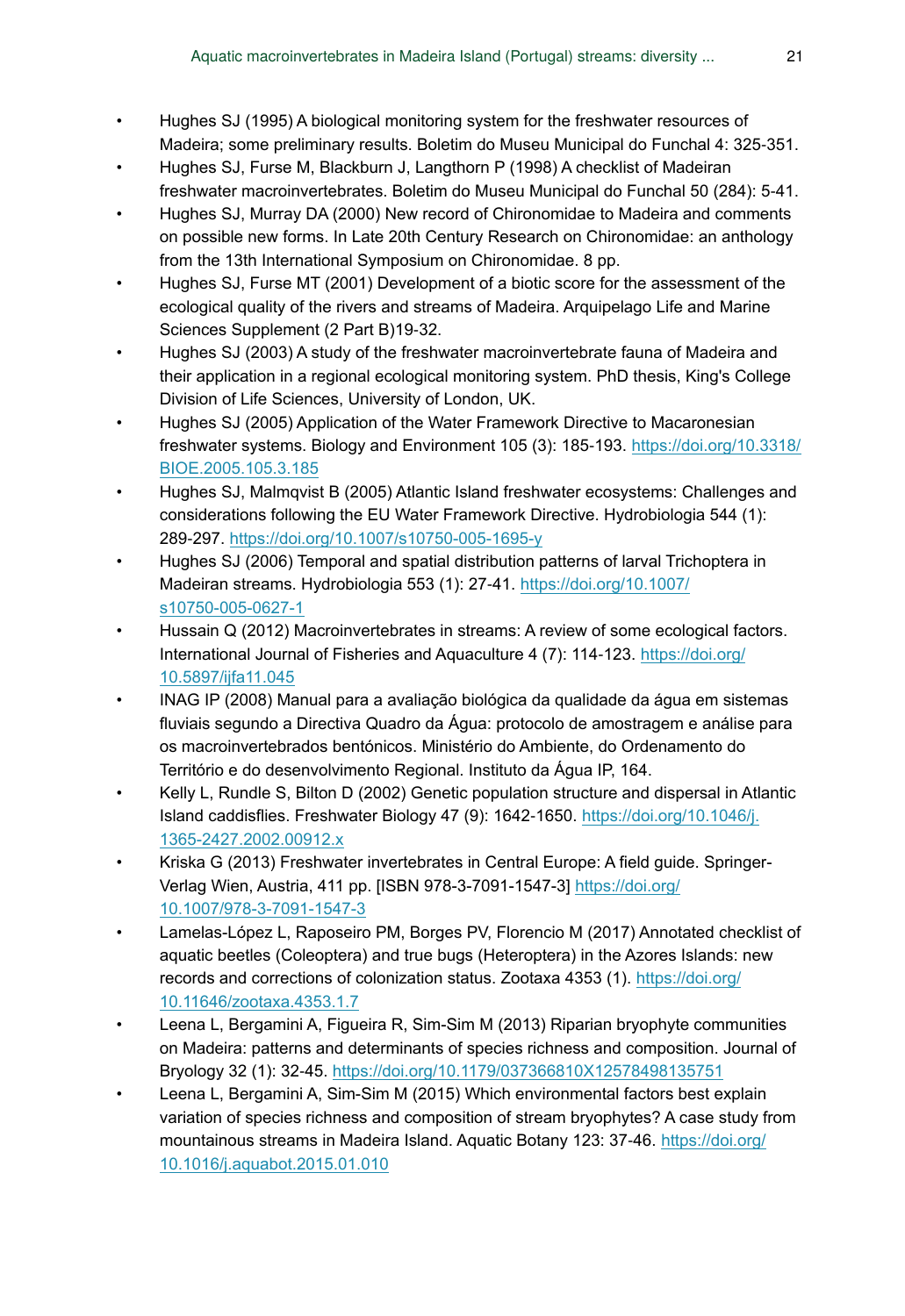- <span id="page-21-13"></span>• Lenzner B, Latombe G, Capinha C, Bellard C, Courchamp F, Diagne C, Dullinger S, Golivets M, Irl SH, Kühn I, Leung B, Liu C, Moser D, Roura-Pascual N, Seebens H, Turbelin A, Weigelt P, Essl F (2020) What will the future bring for biological invasions on islands? An expert-based assessment. Frontiers in Ecology and Evolution 8: 280. <https://doi.org/10.3389/fevo.2020.00280>
- <span id="page-21-9"></span>• Leunda P, Oscoz J, Miranda R, Ariño A (2009) Longitudinal and seasonal variation of the benthic macroinvertebrate community and biotic indices in an undisturbed Pyrenean river. Ecological Indicators 9 (1): 52‑63. <https://doi.org/10.1016/j.ecolind.2008.01.009>
- <span id="page-21-1"></span>• MacArthur RH, Wilson EO (2001) The Theory of Island Biogeography. Princeton University Press, Princeton. [ISBN 9781400881376] [https://doi.org/10.1515/](https://doi.org/10.1515/9781400881376) [9781400881376](https://doi.org/10.1515/9781400881376)
- <span id="page-21-2"></span>• Malmqvist B (1988) Downstream drift in Madeiran Levadas: Tests of hypotheses relating to the influence of predators on the drift of insects. Aquatic Insects 10 (3): 141‑152. <https://doi.org/10.1080/01650428809361323>
- <span id="page-21-10"></span>• Malmqvist B, Nilsson AN, Baez M, Armitage PD, Blackburn JCN-2 (1993) Stream macroinvertebrate communities in the island of Tenerife. Archiv für Hydrobiologie 128 (2): 209‑235. <https://doi.org/10.1127/archiv-hydrobiol/128/1993/209>
- <span id="page-21-11"></span>• Malmqvist B, Nilsson A, Baez M (1995) Tenerife's freshwater macroinvertebrates: Status and threats (Canary Islands, Spain). Aquatic Conservation: Marine and Freshwater Ecosystems 5 (1): 1‑24.<https://doi.org/10.1002/aqc.3270050103>
- <span id="page-21-6"></span>• Marques Z (1994) Avaliação dos recursos hídricos superficiais da Ilha da Madeira (Fase1). Laboratório Nacional de Engenharia Civil. Núcleo de Hidrologia e Hidráulica Fluvial. Relatório 30/94. 146 pp.
- <span id="page-21-3"></span>• Martín L, Martínez J, Aguín-Pombo D, González M (2017) A new endemic *Synagapetus* species (Trichoptera: Glossosomatidae) from Madeira Island (Portugal). Zootaxa 4286 (2): 296‑300. <https://doi.org/10.11646/zootaxa.4286.2.13>
- <span id="page-21-8"></span>• Martins FMS, Porto M, Feio MJ, Egeter B (2020) Modelling technical and biological biases in macroinvertebrate community assessment from bulk preservative using multiple metabarcoding markers. Molecular Ecology 2021 (30): 3221‑3238. <https://doi.org/10.1111/mec.15620>
- <span id="page-21-12"></span>• McLachlan R (1882) The Neuroptera of Madeira and the Canary Islands. Zoological Journal of the Linnean Society 16: 149-183. [https://doi.org/10.1111/j.1096-](https://doi.org/10.1111/j.1096-3642.1882.tb02279.x) [3642.1882.tb02279.x](https://doi.org/10.1111/j.1096-3642.1882.tb02279.x)
- <span id="page-21-4"></span>• Metcalfe J (1989) Biological water quality assessment of running waters based on macroinvertebrate communities: History and present status in Europe. Environmental Pollution 60 (1-2): 101‑139. [https://doi.org/10.1016/0269-7491\(89\)90223-6](https://doi.org/10.1016/0269-7491(89)90223-6)
- <span id="page-21-5"></span>• Metcalfe J (1994) Biological water-quality assessment of rivers: Use of macroinvertebrate communities. In: Calow P, Petts GE (Eds) The Rivers Handbook. Blackwell Science Ltd, Oxford, 26 pp.<https://doi.org/10.1002/9781444313871.ch8>
- <span id="page-21-7"></span>• Oscoz J, Galicia D, Miranda R (2011) Identification guide of freshwater macroinvertebrates of Spain. Springer Netherlands, Dordrecht, 411 pp. [ISBN 978-94-007-1553-0]<https://doi.org/10.1007/978-94-007-1554-7>
- <span id="page-21-0"></span>• Pereira CL, Raposeiro PM, Costa AC, Bao R, Giralt S, Gonçalves V (2014) Biogeography and lake morphometry drive diatom and chironomid assemblages' composition in lacustrine surface sediments of oceanic islands. Hydrobiologia 730 (1): 93‑112.<https://doi.org/10.1007/s10750-014-1824-6>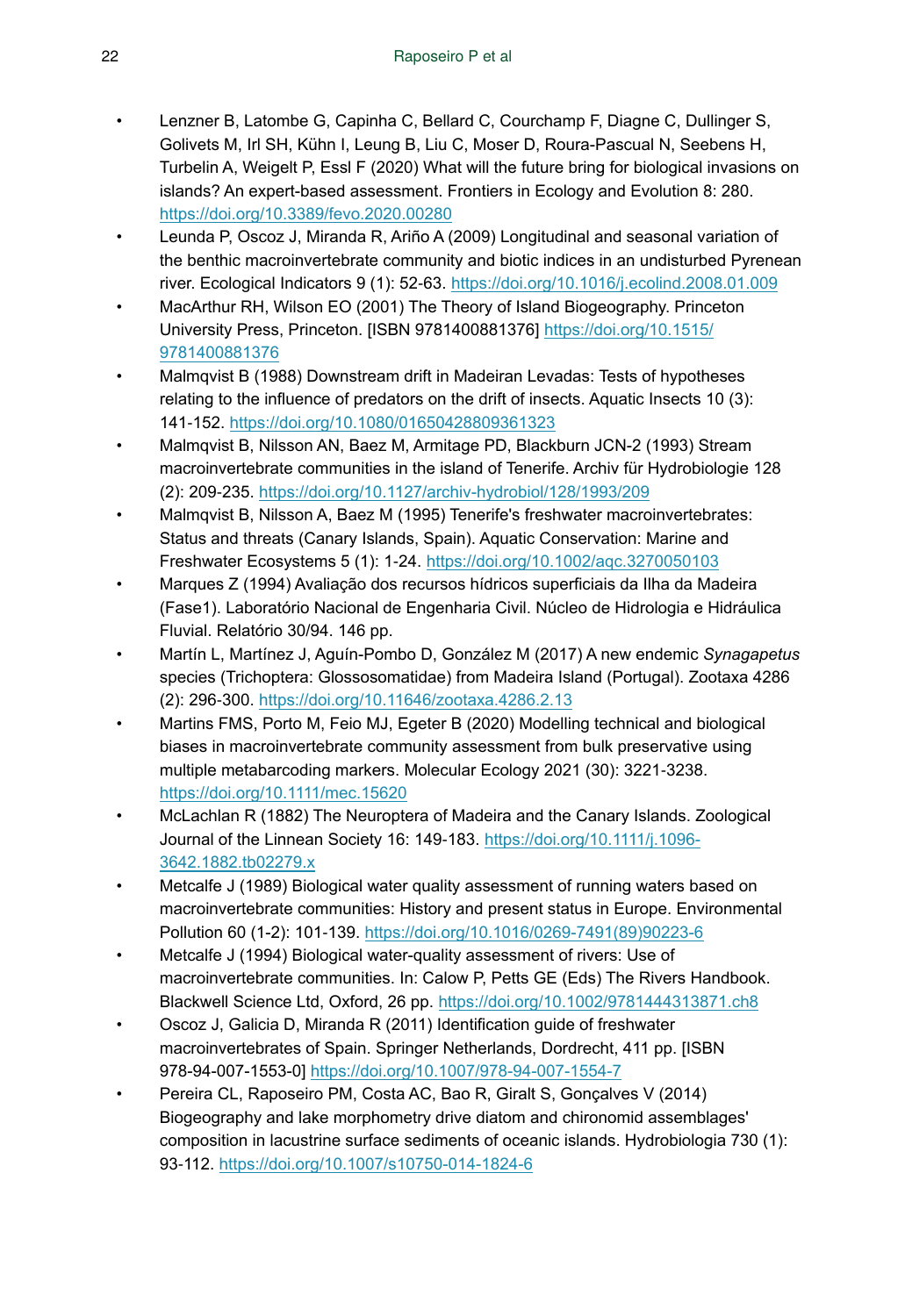- <span id="page-22-15"></span>• Puton A (1889) Excursions hèmipterologique à Tenerife et à Madère par Maurice Noualhier. Revue Entomologique 8: 293‑310.
- <span id="page-22-10"></span>• Raposeiro P, Faustino H, Ferreira V, Gonçalves V (2020) Aquatic hyphomycetes from streams on Madeira Island (Portugal). Biodiversity Data Journal 8 [https://doi.org/](https://doi.org/10.3897/BDJ.8.e53690) [10.3897/BDJ.8.e53690](https://doi.org/10.3897/BDJ.8.e53690)
- <span id="page-22-9"></span>• Raposeiro P, Balibrea A, Riva J, Ritter C, Gonçalves V (2021) Macroinvertebrates distribution in Madeira Island streams (Portugal). Version 1.6. Universidade dos Açores. Occurrence dataset. via GBIF.org<https://doi.org/10.15468/48axjg>
- <span id="page-22-0"></span>• Raposeiro PM, Cruz AM, Hughes SJ, Costa AC (2012) Azorean freshwater invertebrates: Status, threats and biogeographic notes. Limnetica 31 (1): 13‑22. <https://doi.org/10.23818/limn.31.02>
- <span id="page-22-7"></span>• Raposeiro PM, Hughes SJ, Costa AC (2013) Environmental drivers – spatial and temporal variation of macroinvertebrate communities in island streams: the case of the Azores Archipelago. Fundamental and Applied Limnology / Archiv für Hydrobiologie 182 (4): 337‑350. <https://doi.org/10.1127/1863-9135/2013/0384>
- <span id="page-22-3"></span>• Resh V, Norris R, Barbour M (1995) Design and implementation of rapid assessment approaches for water resource monitoring using benthic macroinvertebrates. Australian Journal of Ecology 20 (1): 108‑121.<https://doi.org/10.1111/j.1442-9993.1995.tb00525.x>
- <span id="page-22-16"></span>• Reuter OM (1890) Notes sur quelques Hémiptères de Madère. Revue Entomologique 9: 260‑262.
- <span id="page-22-11"></span>• Ritter C, Raposeiro PM, Gonçalves V (2020) Diatom diversity and distribution in Madeira Island streams (Portugal). Biodiversity Data Journal 8 (176).
- <span id="page-22-6"></span>• Santos FD, Valente MA, Miranda PM, Barbosa Aguiar AC, Valente MA, Miranda PMA, Aguiar A, Azevedo EB, Tomé AR (2004) Climate change scenarios in the Azores and Madeira Islands. World Resource Review 16 (4): 473‑91.
- <span id="page-22-17"></span>• Smith GC, Covich AP, Brasher AMD (2003) An ecological perspective on the biodiversity of tropical island streams. BioScience 53:1048–1051. [https://doi.org/](https://doi.org/10.1641/0006-3568(2003)053%5B1048:AEPOTB%5D2.0.CO;2) [10.1641/0006-3568\(2003\)053\[1048:AEPOTB\]2.0.CO;2](https://doi.org/10.1641/0006-3568(2003)053%5B1048:AEPOTB%5D2.0.CO;2)
- <span id="page-22-1"></span>• Stauder A (1991) Water fauna of a Madeiran stream with notes on the zoogeography of the Macaronesian Islands. Boletim do Museu Municipal do Funchal 43 (235): 243– 299.
- <span id="page-22-13"></span>• Stone MK, Wallace JB (1998) Long-term recovery of a mountain stream from clear-cut logging: the effects of forest succession on benthic invertebrate community structure. Freshwater Biology 39 (1): 151‑169.<https://doi.org/10.1046/j.1365-2427.1998.00272.x>
- <span id="page-22-8"></span>• Tachet H,P, Richoux P, Bournaud M, Usseglio-Polatera P (2000) Invertébrés d'eau douce: Systématique, biologie, écologie. CNRS Ed, Paris, 608 pp. [ISBN 2271069459]
- <span id="page-22-12"></span>• Vannote RL, Minshall GW, Cummins KW, Sedell JR, Cushing CE (1980) The river continuum concept. Canadian Journal of Fisheries and Aquatic Sciences 37 (1): 130‑137. <https://doi.org/10.1139/f80-017>
- <span id="page-22-2"></span>• Vidaña AE (2020) Macroinvertebrates assemblages in the Canary Islands and Madeira. MSc thesis in Terrestrial Biodiversity and Conservation on Islands, University of La Laguna, Spain.
- <span id="page-22-14"></span>• Wollaston TV (1854) Insecta Maderensia. London,634 pp.
- <span id="page-22-4"></span>• Zamora-Muñoz C, Alba-Tercedor J (1996) Bioassessment of organically polluted Spanish rivers, using a biotic index and multivariate methods. Journal of the North American Benthological Society 15 (3): 332‑352.<https://doi.org/10.2307/1467281>
- <span id="page-22-5"></span>• Zeybek M, Kalyoncu H, Karakaş B, Özgül S (2014) The use of BMWP and ASPT indices for evaluation of water quality according to macroinvertebrates in Değirmendere